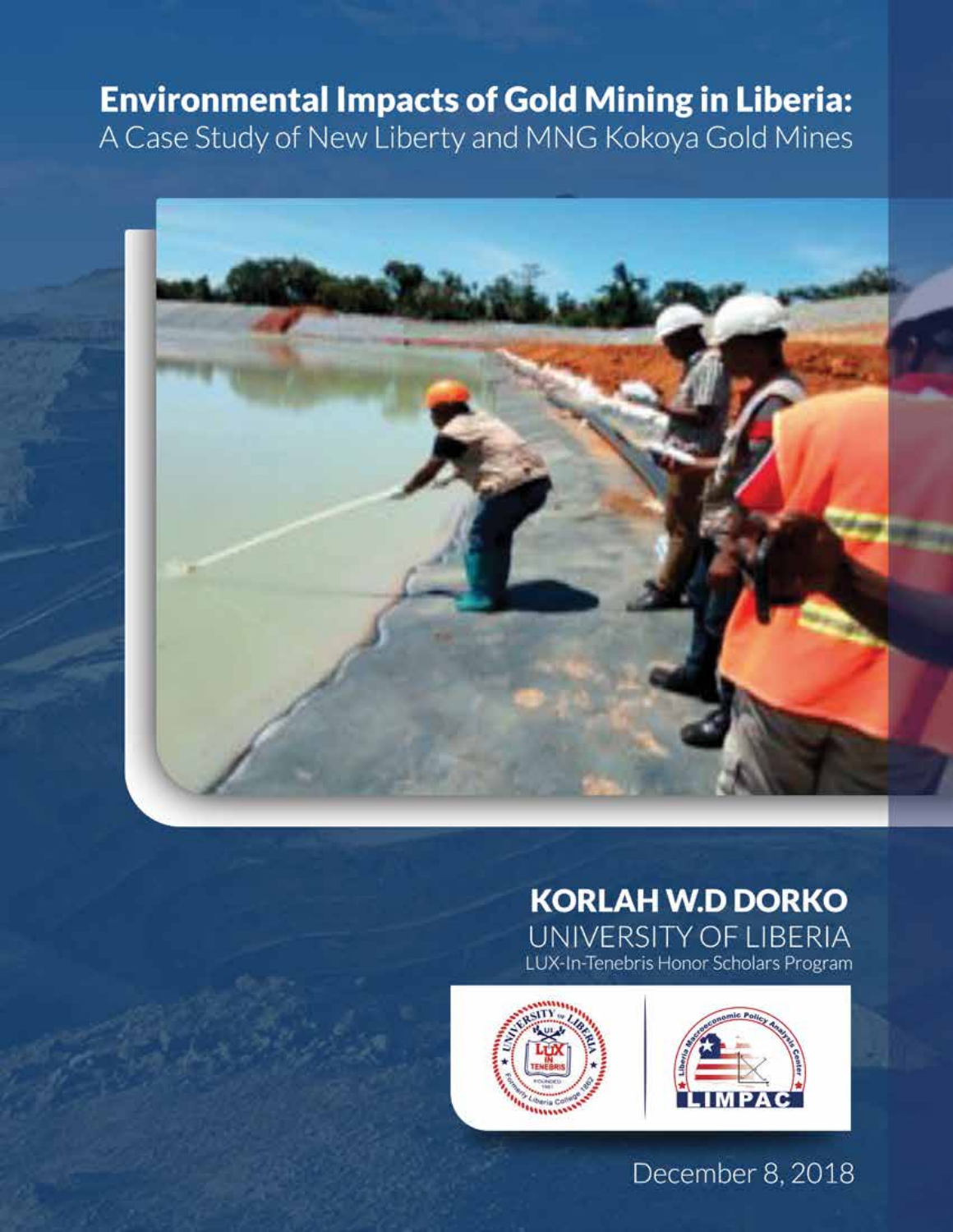## **ABSTRACT**

Mineral exploitation contributes significantly to economic growth and development in most world economies. In Africa, Liberia is one of the countries endowed with natural resources including gold, iron ore and diamond. The gold mining sector in Liberia consists of both small-scale and large-scale mining, each of which has varying environmental impacts. This paper provides an exposition on the environmental impacts of gold mining activities in Liberia; with primary focus on New Liberty Gold mines in Kinjor, Grand Cape Mount County and MNG Gold mines in Kokoya, Bong County. The data collection mainly involved secondary sources. These included research tools such as review of relevant literature including policies and legal documents as well as review of international documents on the mining sector. The findings from the study showed that mining activities deplete environmental resources such as water, soil, the landscape, vegetation, the ecosystem, among others. The paper concluded that major water bodies in the study regions have been heavily polluted ; land in areas surrounding mines has been rendered bare and susceptible to increased erosion and loss of viability for agricultural purposes, among other uses; increased clearing of vegetation for mining areas has adversely altered the hydrological regimes and/or patterns in the study regions ; important soil organisms have been destroyed and stable soil aggregates disrupted and eventually depriving the soil of organic matter and low levels of macronutrients and soil fertility necessary for plant growth and crop production. This inevitably leads to pending food insecurity in those parts of Liberia, in the long term. On the basis of the above, the paper recommended that there should be effective community participation in environmental decision making to ensure sustainable mining activities; addressing the various weaknesses in the policies and their enforcement in the mining sector; establishment of environmental oversight groups in mining communities; and creation of environmental awareness campaigns and/or education in mining communities.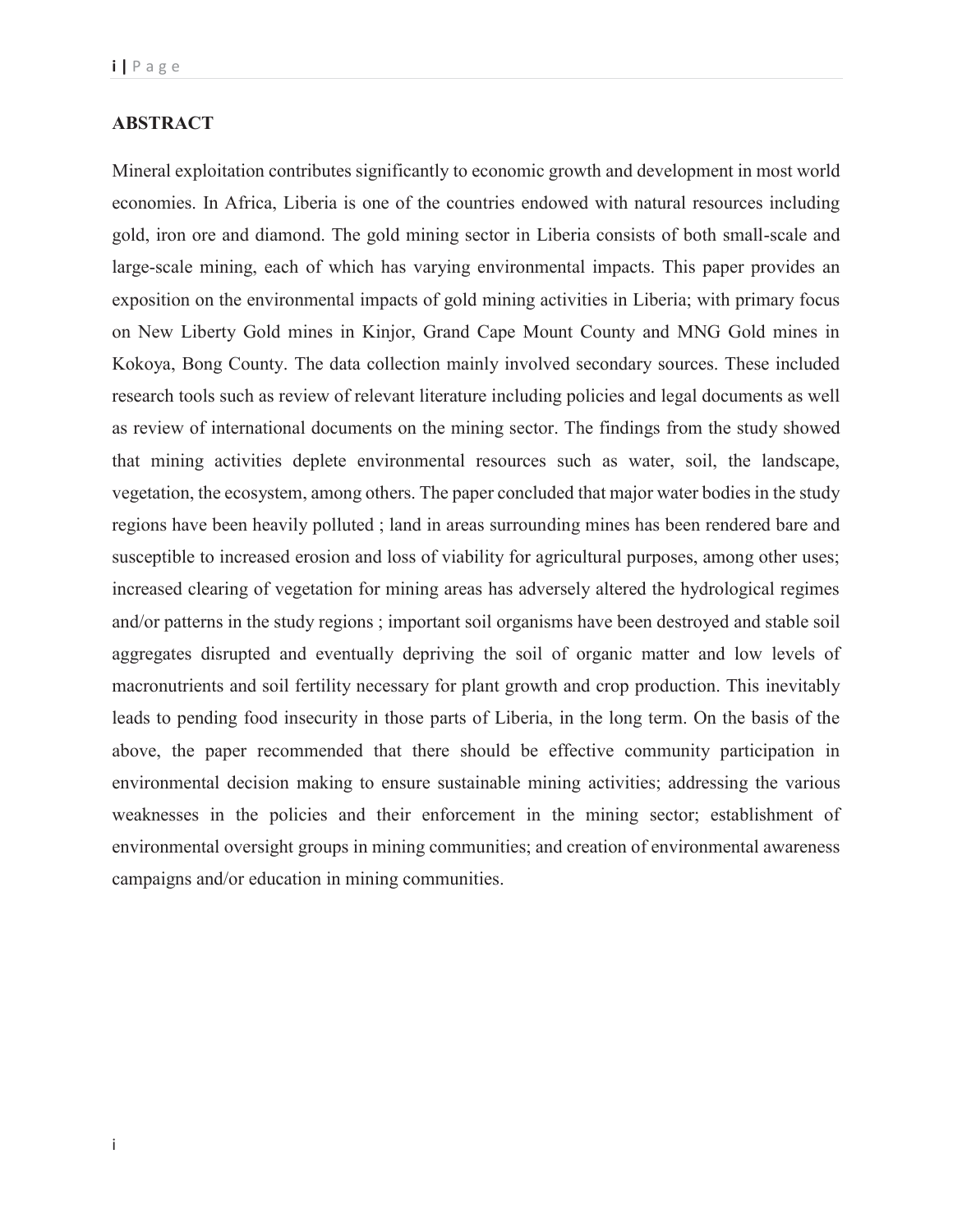## **Table of Contents**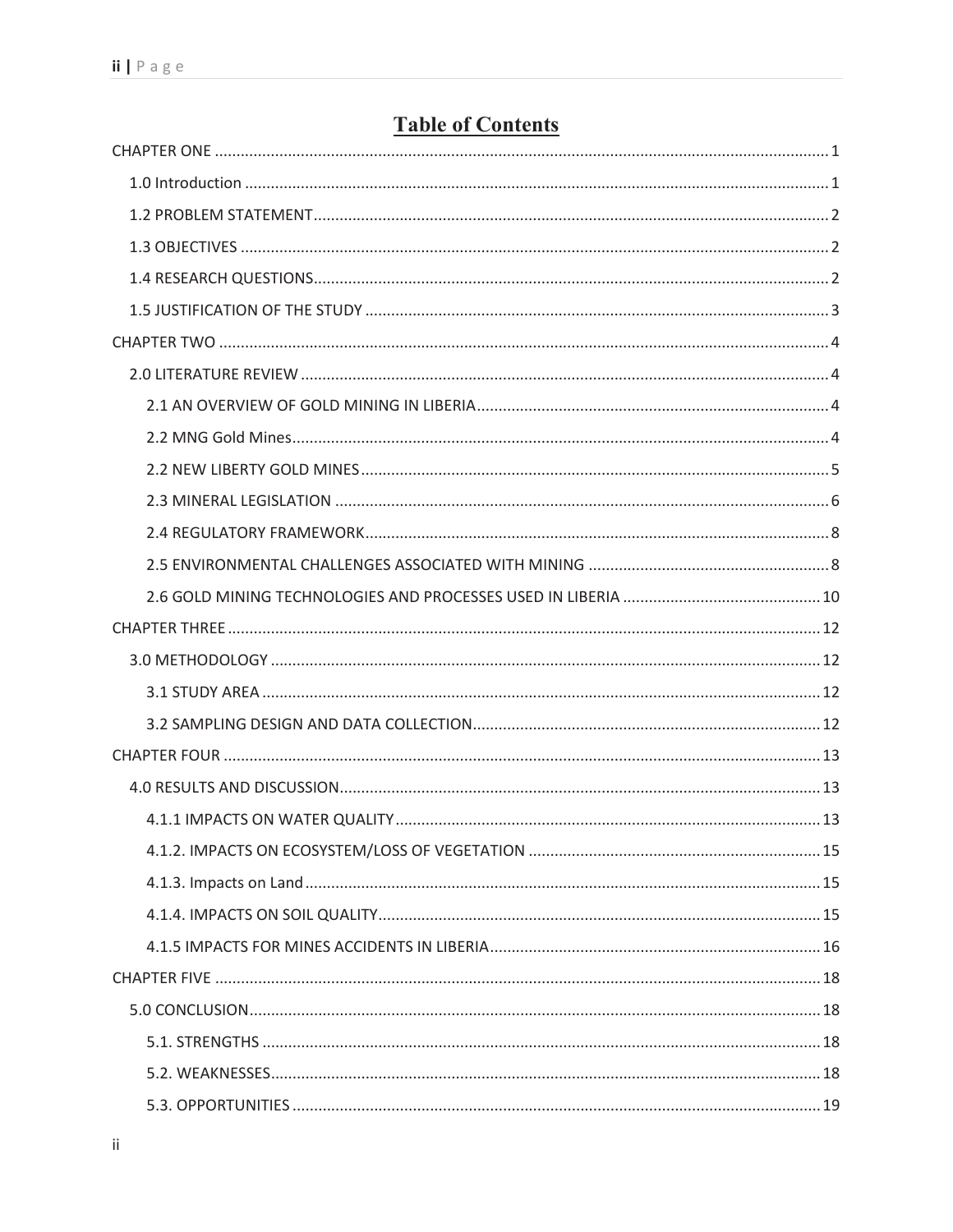| 6.1. ENSURING EFFECTIVE COMMUNITY PARTICIPATION IN ENVIRONMENTAL DECISION MAKING 21 |
|-------------------------------------------------------------------------------------|
| 6.2. ADDRESSING THE WEAKNESSES IN THE MINING ENVIRONMENTAL POLICIES AND             |
| 6.3. ESTABLISHMENT OF ENVIRONMENTAL OVERSIGHT GROUPS IN MINING COMMUNITIES22        |
| 6.4. ENVIRONMENTAL AWARENESS CAMPAIGNS AND/OR EDUCATION IN MINING COMMUNITIES22     |
|                                                                                     |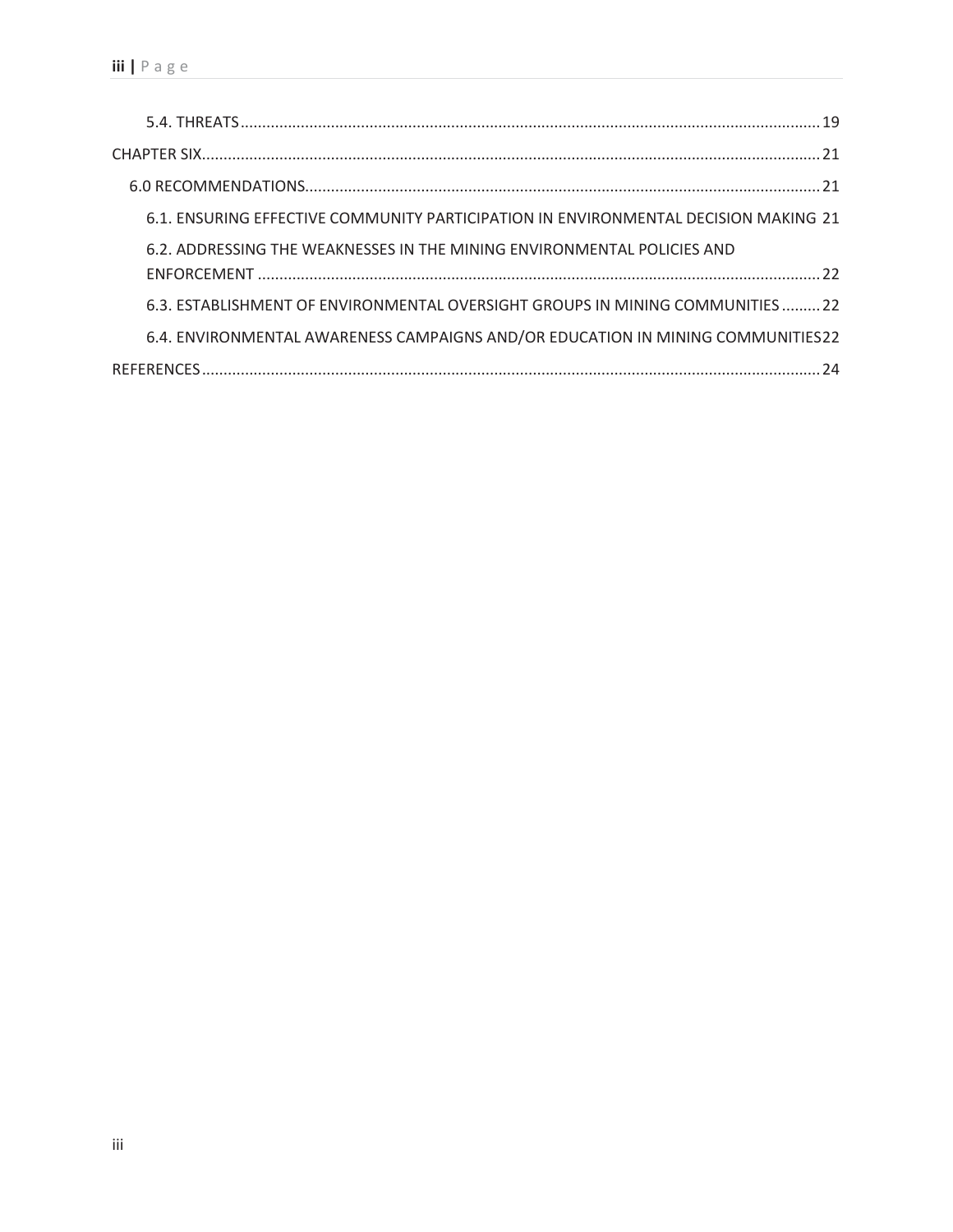## **CHAPTER ONE**

## **1.0 Introduction**

Natural resources such as gold, iron ore and diamond contribute significantly to the economic growth of Liberia (International Monetary Fund, 2014). Although the mining sector of Liberia was heavily hit by the Ebola virus disease (EVD) outbreak in 2014, the sector still remains key to the country's development (Ministry of Finance and Development Planning, 2015). Though Liberia's mineral production is relatively small in terms of its contribution to world output, the mineral sector plays a significant role in the country's economy as a major contributor to the gross domestic product (GDP) and to export revenues. For example, in 2014- the year of the EVD outbreak, gold, diamond and iron ore exports generated more than \$423 million, accounting for about 73% of Liberia's total export revenues. Liberia's nominal GDP in 2014 was estimated to be \$2 billion and the mineral sector remained the country's main source of foreign exchange (International Monetary Fund, 2014). Due to its strategic importance for the socio-economic development of the country, the Mining and Minerals Law of 2000 was enacted to regulate the sector (Wilson *et al,* 2017). Subsequently, the Mineral Policy of 2010 and the 2012 Environmental Protection of Management Laws of Liberia were instituted by the Ministry of Lands, Mines and Energy and the Environmental Protection Agency respectively to compliment the Minerals and Mining Law and further provide guidelines and regulatory framework for the mining sector (USGS, 2014).

Although the mineral sector provides enormous economic benefits to Liberia, the processes involved in mineral exploitation often have some degree of environmental impacts on the communities adjacent the mining projects. This paper provides an exposition of the environmental impacts of gold mining in Liberia with particular emphasis of the MNG Gold mines in Kokoya, Bong County and the New Liberty Gold Mines in Kinjor, Grand Capemount County.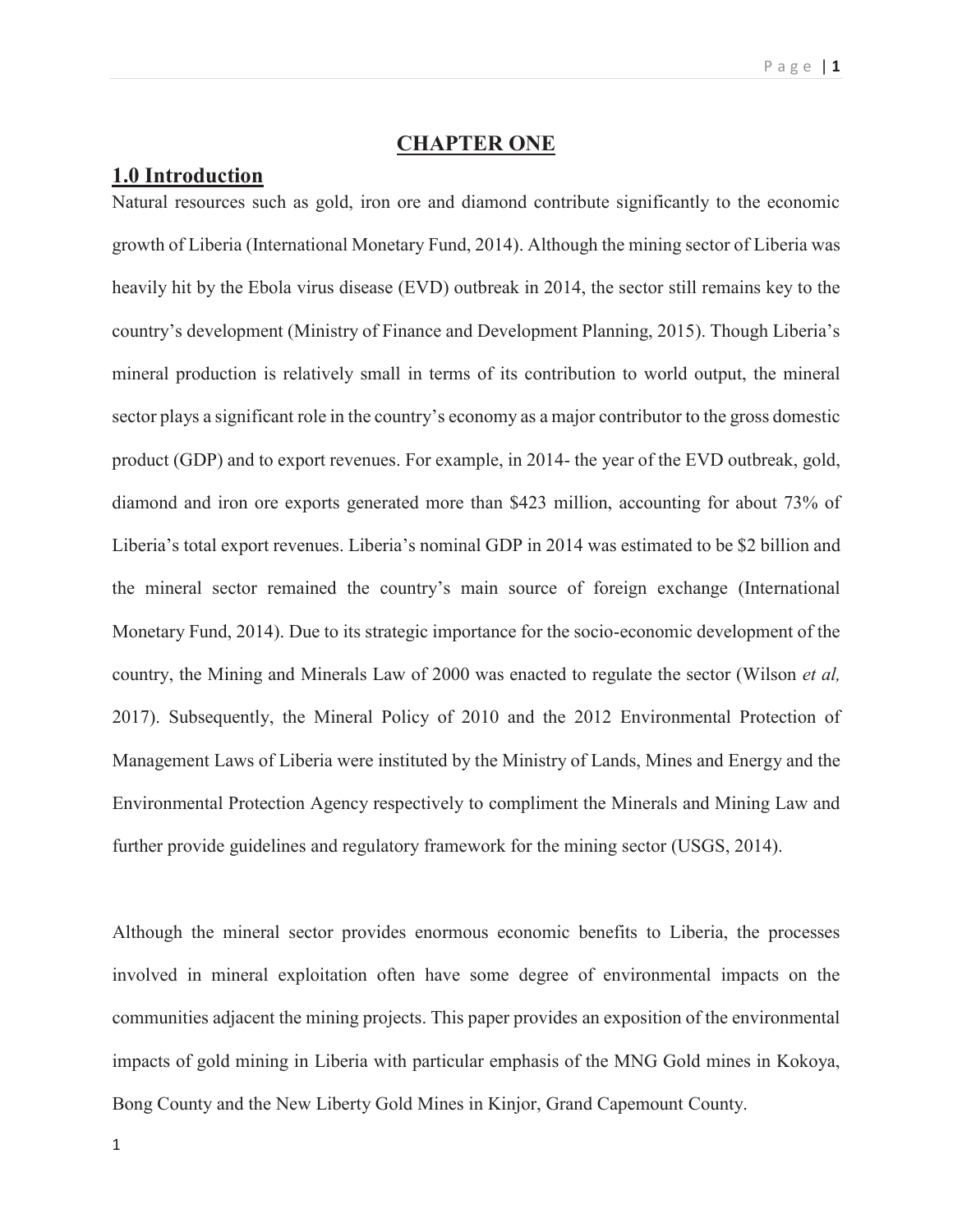### Page | **2**

## **1.2 PROBLEM STATEMENT**

Despite the numerous policies, regulations and institutions managing the mining sector, environmental degradation in most of mining communities in Liberia is still of a major threat and concern. Although there are some literatures available on the extent of environmental devastation caused by iron ore mining in Liberia (Wilson *et al*, 2017), not much published data is available on the environmental impacts of gold mining in Liberia. According to Aryee *et al* 2003, the magnitude of damage caused by gold mining largely depends on the mining method being used. Based on this insertion, the current practice of using cyanide to leach gold at MNG Gold and New Liberty mines, in Liberia, raises a lot of concerns amongst environmental technicians and practitioners. Over the past three years, public interest on the topic of environmental pollution has been even more robust due to incidents of cyanide pollution at New Liberty Gold Mines in 2015 and MNG Gold Mines in 2017. Lack of coordination among regulatory bodies; poor cyanide management; inadequate personnel and resources; ineffective community participation; and lack of environmental education and awareness creation have been found as contributory factors to the persistent environmental devastation caused by gold mining in those parts of Liberia.

## **1.3 OBJECTIVES**

The objectives of this research are:

- To describe the gold mining process in Liberia and
- To evaluate the environmental impacts of gold mining in Liberia

## **1.4 RESEARCH QUESTIONS**

In order to meet these objectives, the study will attempt to answer the following research questions:

Which gold mining and processing techniques are employed in Liberia?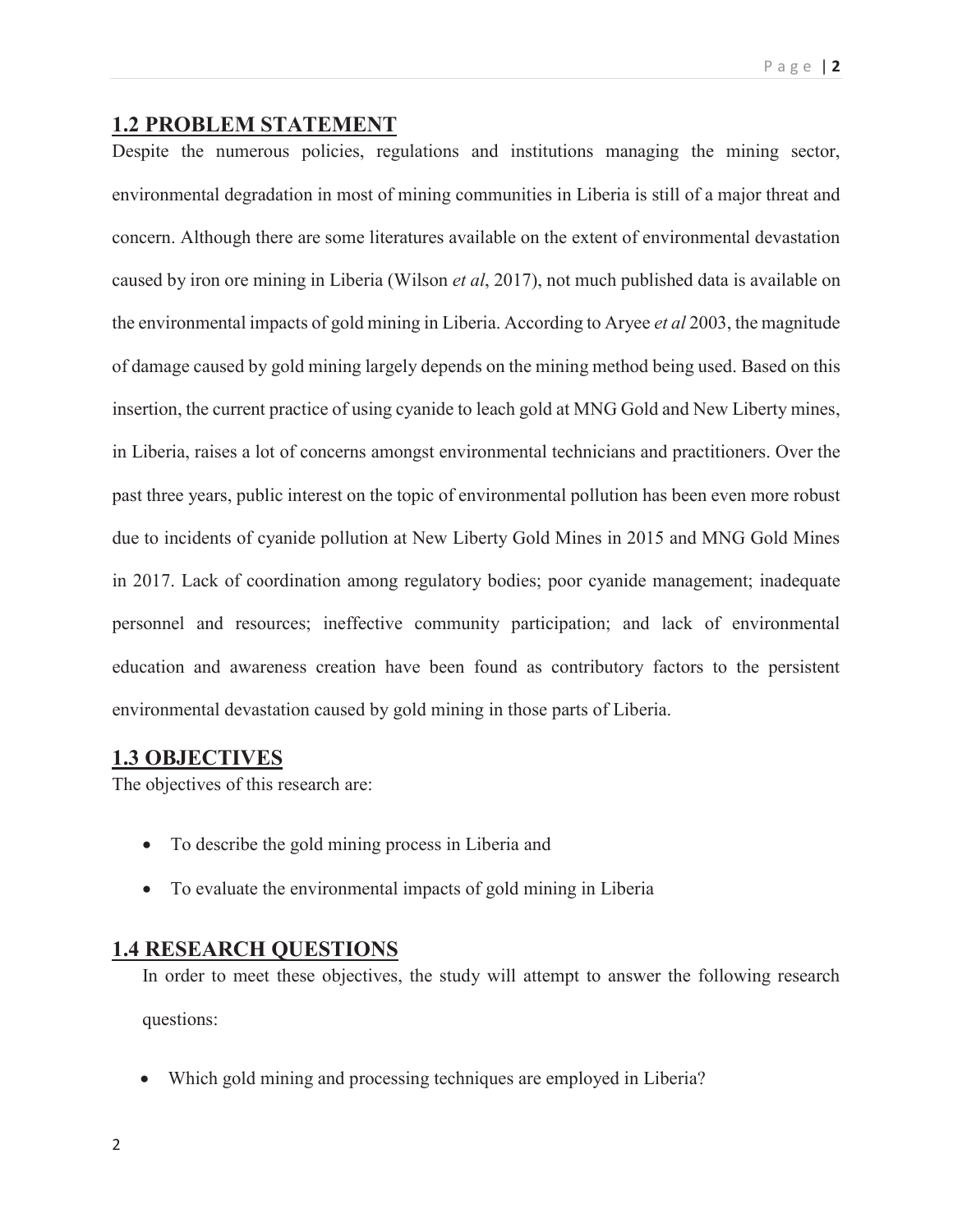What are the environmental impacts of gold mining in Liberia?

## **1.5 JUSTIFICATION OF THE STUDY**

In Liberia, gold mining has mainly been done by artisanal and small-scale mining (Wilson *et. al*, 2017). In recent years, focus has shifted to mechanized mining with the opening of New Liberty at Kinjor –Lajor, Grand Cape Mount County and at MNG gold Kokoya, Bong County. With this new trend it is safe to say that Liberia will continue to invest in mechanized mining. Hence, there is a need to evaluate, all of the activities involved with gold exploitation and review its environmental impacts on communities near mines operations. This paper attempts to provides some explanations of environmental impacts associated with mechanized gold mining at New Liberty and Kokoya mines.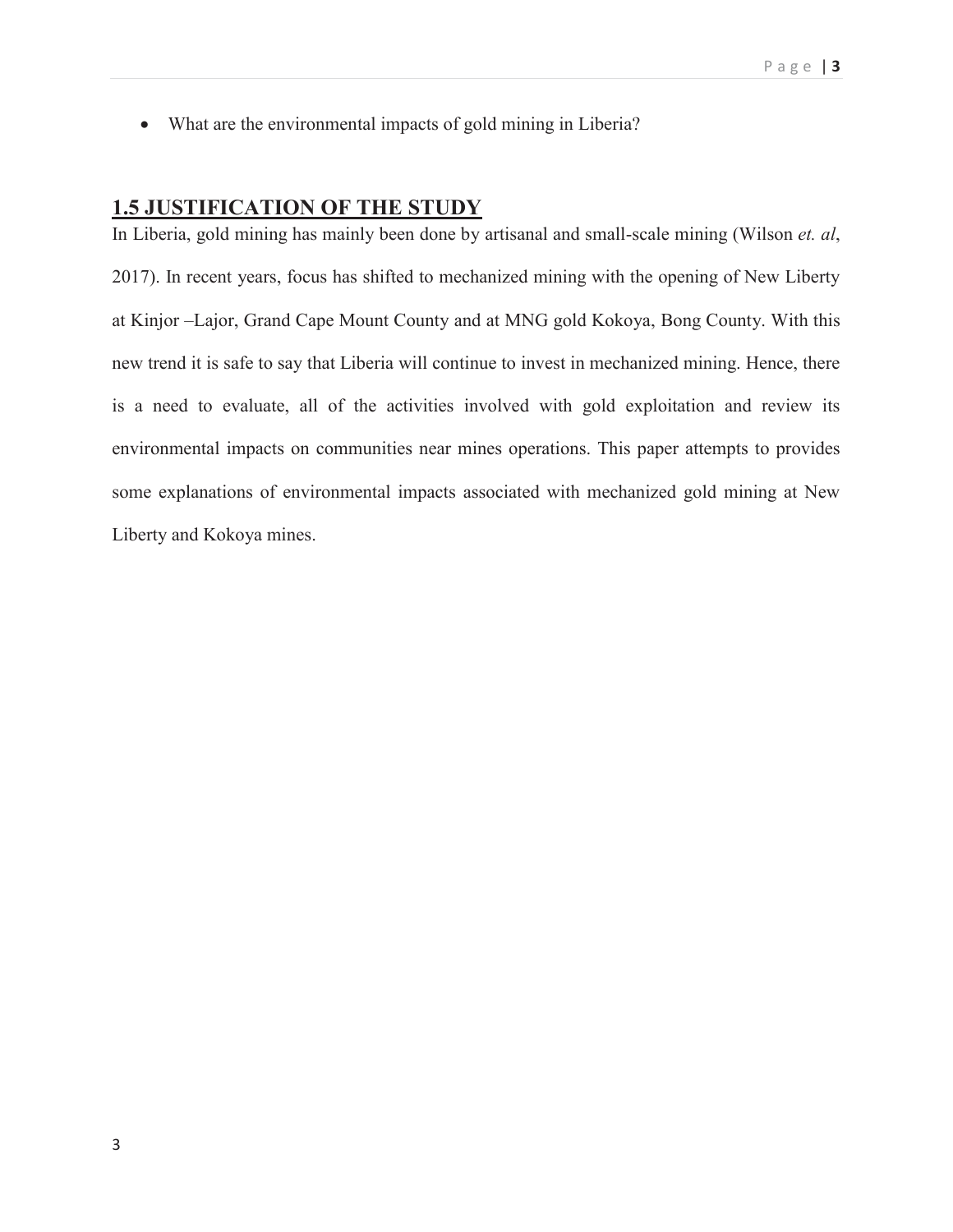### **CHAPTER TWO**

## **2.0 LITERATURE REVIEW**

#### **2.1 AN OVERVIEW OF GOLD MINING IN LIBERIA**

Mining activities in Liberia can be grouped into small-scale and large-scale mining. Small-scale mining usually requires less capital investment and mostly undertaken by small artisans; while foreigners are the main actors of the large-scale mining sector in Liberia. Gold mining can be grouped into three categories (Class A, Class B and Class C). Class A is mechanized mining whilst the other two categories require less machinery use (USGS, 2014).

There are currently two Class A gold mines in Liberia: New Liberty Gold Mines in Kinjor, Grand Cape Mount County and the MNG Gold Mines in Kokoya, Bong County; both owned by MNG Group of Companies (Wilson *et al*, 2017).

### **2.2 MNG Gold Mines**

The Kokoya Gold Mine is located 167 km northeast of Monrovia, the capital city of Liberia. Operations commenced in 2016 with a capacity of 650,000 tons per year and an average expected output of ninety-five percent. The project is primary a vein-hosted gold deposit with a declared indicated mineral resource of 1.84 Mt at a grade of 3.4 g/ton and an inferred resource of 2.7 Mt at a grade of 1.95 g/ton according to a 2014 feasibility report by Design Engineers Limited.

The Government of Liberia, through the Ministry of Land, Mines and Energy in January of 2015, issued a Class A Mining License for MNG to exploit the gold bearing ore under the terms of the Mineral Development Agreement (MDA) with the aim to:

Procure and maintain the most advance technology in the sector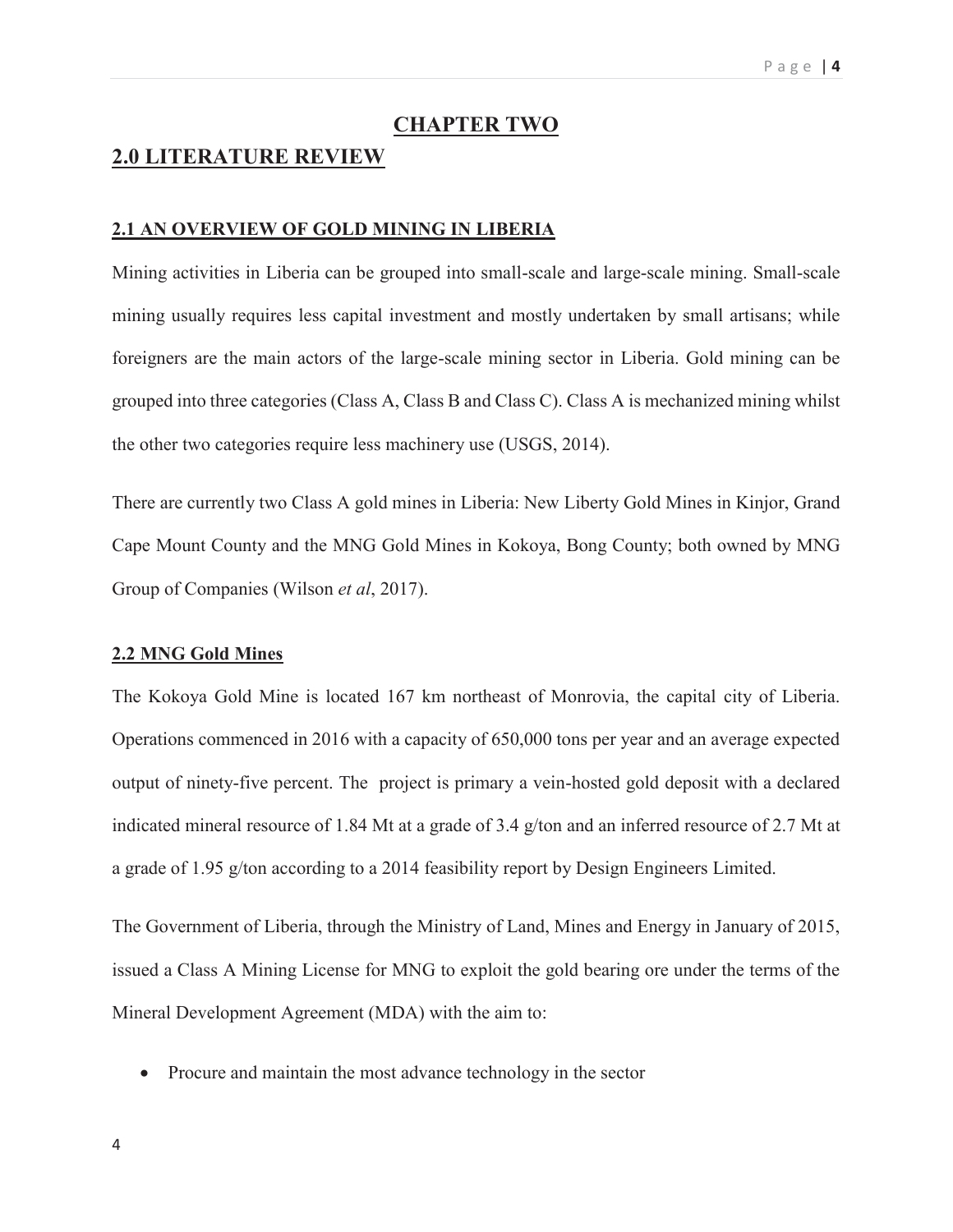- Employ and maintain good occupation health and safety practices or standards across all of its operations
- Contribute to national development
- Provide local prosperity and respect the local environment at all times during its operations

The company operates an open pit mine in Kokoya and employs a processing technique known as Carbon-in- Leach. This technique makes use of cyanide to leach gold from its ore. According to a 2014 report by Mining Data Solutions, the life span of the Kokoya Mines is expected is elapsed by 2022.

#### **2.2 NEW LIBERTY GOLD MINES**

The New Liberty Gold Mine, one of the two largest gold mine currently in operation in the Republic of Liberia, is found in Grand Cape Mount county in North Western Liberia, approximately 90 km northwest of the capital Monrovia. The Mine is situated with in the Bea-MDA property which covers an area of  $457 \text{ km}^2$  (USGS, 2014).

The Government of Liberia in July of 2009 granted a Class A License Bea Mountain Corporation (Bea) a fully owned subsidiary of Aureus Mining Inc subjected to an annual license fees, equity interest and royalty in order for the country to gain revenue and benefit from its extractive resources. According to AMC Consultant, at the time of the MDA the area has been subjected to limited surface artisanal mining and have had no historic of environmental issues.

Mineralization at the mine comprises of Upper Archean to Lower Proterozoic greenstone belthosted lode gold deposits. Resource estimation shows that the mine has a measured mineral resource of 651 Kt at 4.77 g/t an indicated resource of 9,145 Kt at 3.55 g/t and an inferred resource at 5,730 KT at 3.2 g/t with a out-off grade of 1.0 g/t (AMC Consultant, 2010). Mining techniques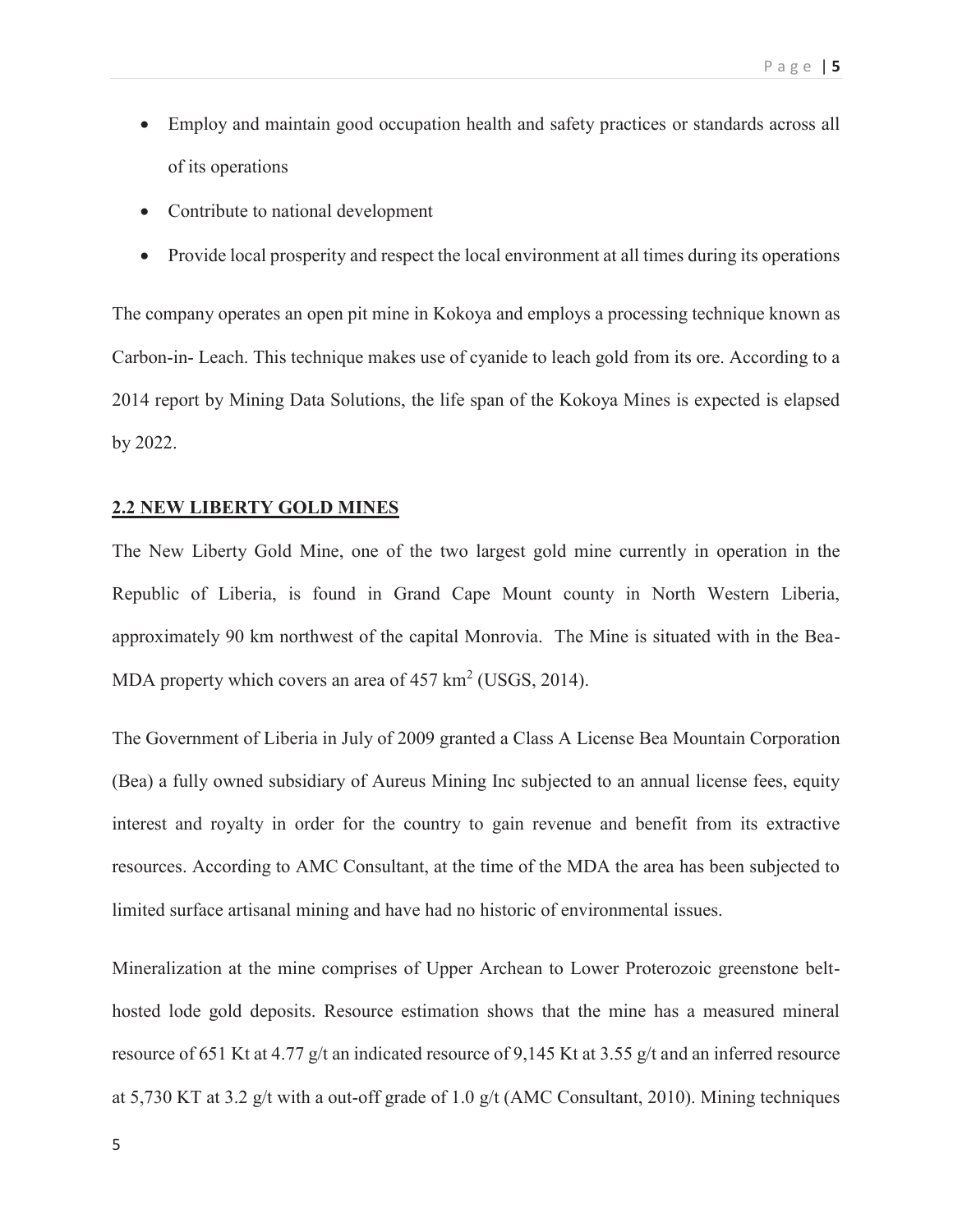currently employ at the mine uses open pit method, and the life of the mine is placed at eight and the half years. Gold from the mine was first poor in 2015 and Commercial productions at the mine began in March of 2016.

#### **2.3 MINERAL LEGISLATION**

The Ministry of Lands, Mines, and Energy (MLME) is the Government Agency responsible for the administration of the mineral and mining sector, including granting mining licenses, and it has statutory oversight of the energy, land, minerals, and water sectors. The minerals and mining sector is regulated by the Mining and Minerals Law of 2000 and Exploration Regulations (MLME 2010). The Minerals Policy of Liberia was created in March 2010 to complement the Mining and Minerals Law. These documents outline the Government's expectations with regard to the contributions of all stakeholders in the sustainable development of Liberia's mineral resources. These laws are under review, but outline five types of mining licenses (Table 1). In addition to the mining licenses, there is a Mineral Development Agreement (MDA), which sets out the basis to acquire a class A mining license. The MDA sets out in detail the operational and fiscal terms for both exploration and mining and to ensure a straightforward transition from exploration to the mining phase of the operation provided that the operator has complied with the general provisions of the law. In negotiating an MDA, the Minerals Technical Committee has discretionary authority regarding those matters which are subject to the regulations, which together with the law specify principal terms and conditions.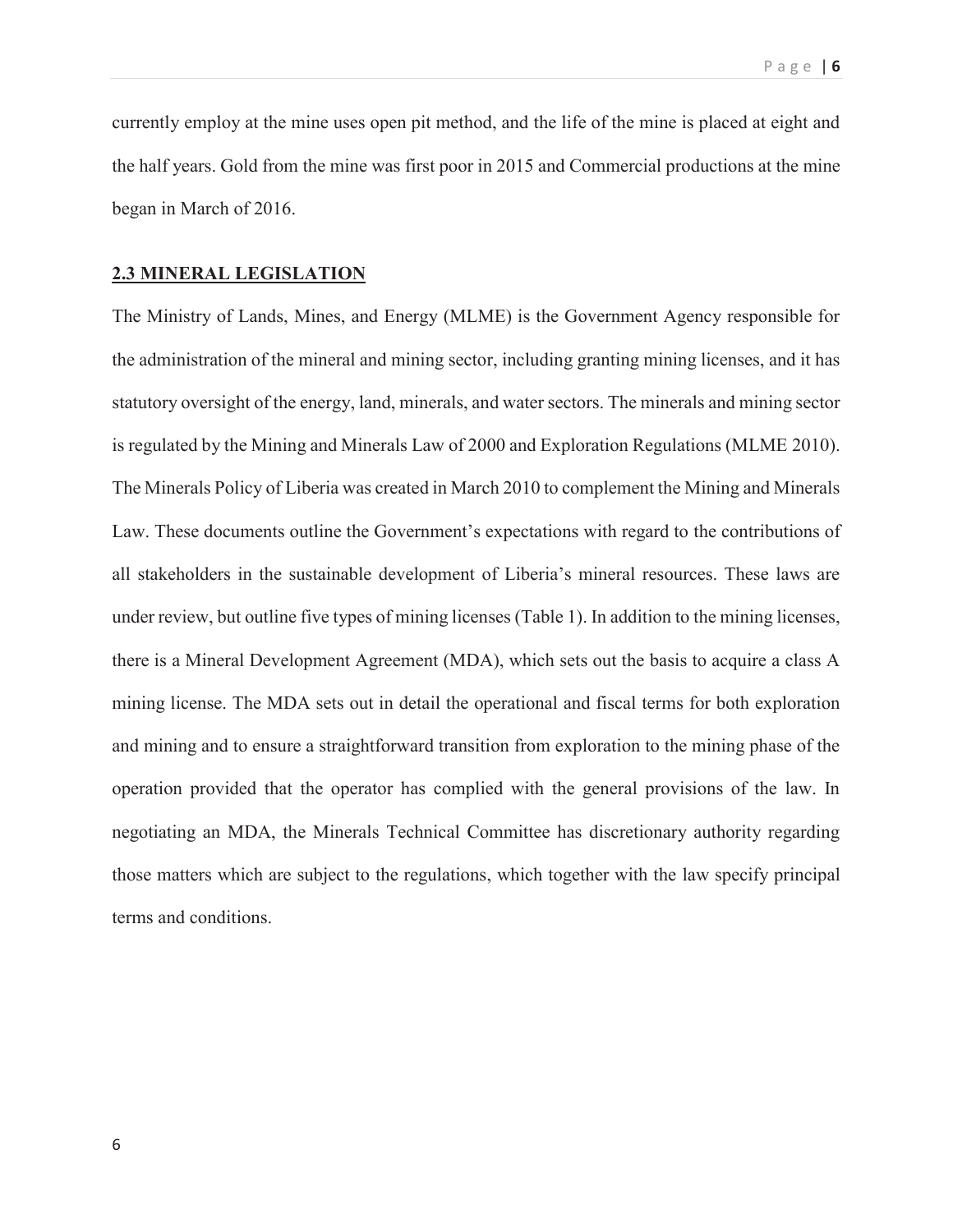**Table 1**: Types of Mining Licenses, land size and duration in Liberia (Sources: MLME-Mineral

and Mining Law 2000; LEITI Report 2016)

| <b>License</b>             | <b>Description</b>                                                                                                                                                                                                                                                                                                                                                                                                                                                                                                                                                                            | <b>Validity Period</b>                                                                                                                                    |
|----------------------------|-----------------------------------------------------------------------------------------------------------------------------------------------------------------------------------------------------------------------------------------------------------------------------------------------------------------------------------------------------------------------------------------------------------------------------------------------------------------------------------------------------------------------------------------------------------------------------------------------|-----------------------------------------------------------------------------------------------------------------------------------------------------------|
| <b>Prospecting License</b> | It is granted when an area has not already been<br>subject to a valid mineral right granted to another<br>person; the area granted shall not exceed one<br>hundred (100) acres. The holder shall file and<br>submit to the Minister of Land, Mines, and Energy a<br>proposed work plan for the prospection. The<br>prospecting license does not give the right to<br>conduct commercial mining.                                                                                                                                                                                               | Six (6) months,<br>renewable once for a<br>further period of six (6)<br>months provided that<br>the holder meets his<br>obligations under the<br>law      |
| <b>Exploration License</b> | It is granted when the area has not already been<br>subject to a valid mineral right granted to another<br>person; the exploration area shall be contiguous<br>and shall not exceed one thousand (1000) square<br>kilometers. The holder is to submit a proposed<br>exploration program to the Minister of Land, Mines,<br>and Energy within ninety (90) days after the<br>issuance of the exploration license and shall<br>commence exploration within one hundred and<br>eighty (180) days after the issuance of an<br>exploration license unless the Minister agrees to a<br>longer period | Not more than three (3)<br>years and it may be<br>extended for a single<br>two (2) year term upon<br>written application of a<br>holder                   |
| Class C                    | The production area covered by this license shall be<br>not more than twenty-five (25) acres. One person<br>may hold up to four (4) class C mining licenses at<br>the same time. Holders of a class C mining licenses<br>shall conduct mining predominantly as a small-scale<br>operations.                                                                                                                                                                                                                                                                                                   | One (1) year, renewable<br>for further terms of<br>1 year each, if the<br>holder has met all of his<br>legal obligations                                  |
| Class B                    | Holders of a class B mining licenses can conduct<br>mining as industrial operations. Production area is<br>twenty-five (25) acres                                                                                                                                                                                                                                                                                                                                                                                                                                                             | Five (5) years,<br>renewable for not more<br>than five (5) years.                                                                                         |
| Class A                    | It is granted during or at the end of the exploration<br>period of a discovery of exploitable deposits and is<br>materially in compliance with, a Mineral<br>Development Agreement, which has become<br>effective, permitting mining in the proposed<br>production area.                                                                                                                                                                                                                                                                                                                      | Not be more than<br>twenty-five (25) years<br>and may be extended<br>for consecutive<br>additional terms not<br>exceeding twenty-five<br>(25) years each. |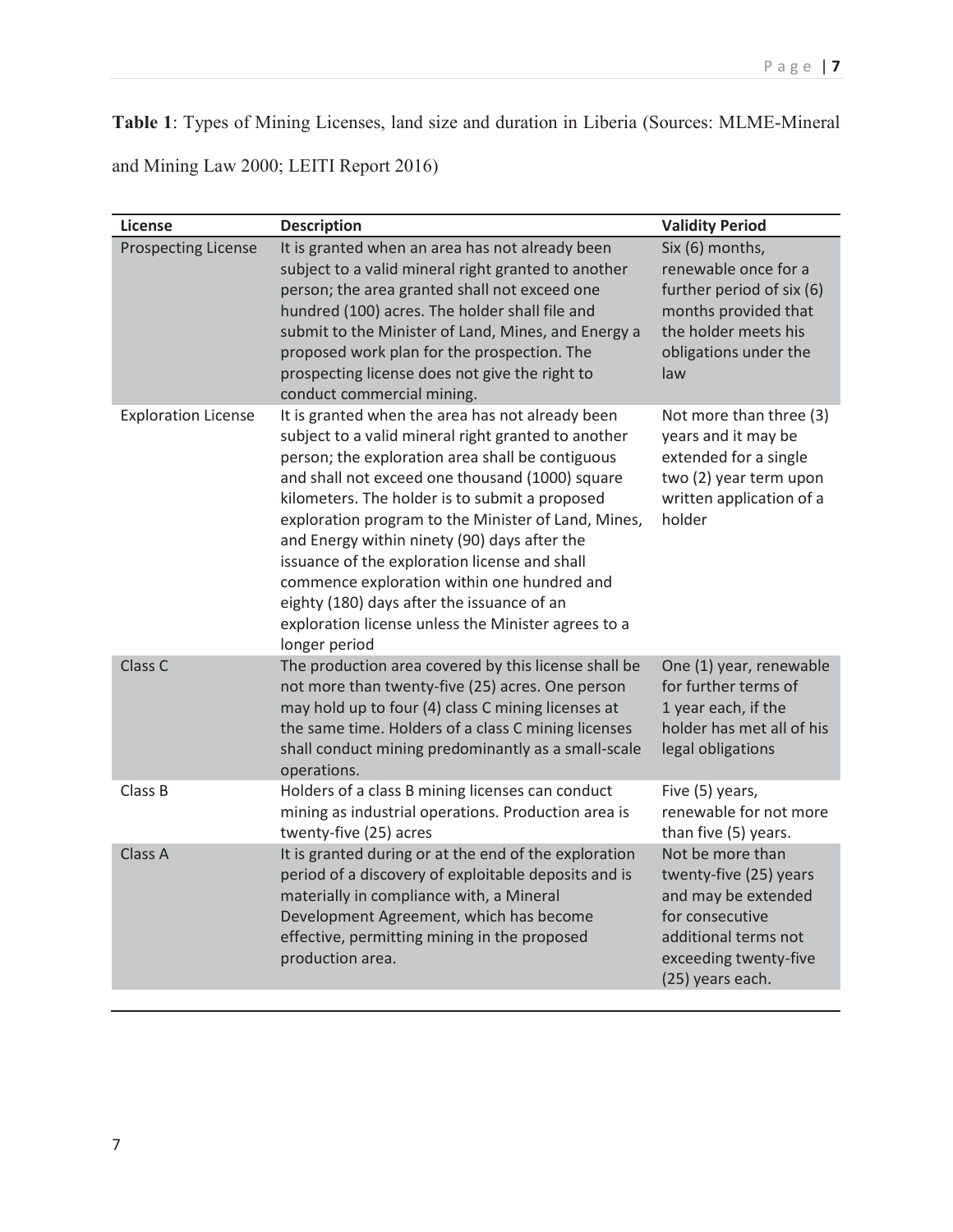#### Page | **8**

#### **2.4 REGULATORY FRAMEWORK**

The principal agency for the management of the environment in Liberia is the Environmental Protection Agency (EPA). The Environmental Protection Agency Act of Liberia (EPA 2003) mandates the EPA to coordinate, monitor, and supervise all activities in the field of the environment. The EPA makes mandatory to file an Environmental Impacts Assessment (EIA) and Environmental Impacts Statement (EIS) to obtain government approval prior to initiating activities. In the case of the mining sector, an EIA declaration format has been specifically designed for mining activities. The EIA has five component phases: namely, project screening; scoping; description of the project/action, alternatives, and environmental baseline; identification of environmental impacts; environmental management plan/design of corrective measures; and monitoring and control. This EIA process is similar to other EIA processes worldwide in that the EIA is a process that analyzes and evaluates the impacts that human activities can have on the environment. Also, its purpose is to guarantee a sustainable development that is in harmony with human welfare and the conservation of ecosystems; thus, proven itself to be an effective tool in environmental planning and management (Wathern, 1994).

### **2.5 ENVIRONMENTAL CHALLENGES ASSOCIATED WITH MINING**

The laws in place for mining operations in Liberia, therefore, tend to be broad and ineffective. Additionally, there are overlaps and conflicts between different pieces of legislation (e.g., Public Procurement and Concession Act and the Minerals and Mining Law of 2000) that govern the sector. Furthermore, data collection is mainly carried out by various governmental bodies concerned with environment protection and policy (Forestry Development Authority, Ministry of Lands, Mines, and Energy). Besides, basic environment statistics such as water resources (surface and ground water abstraction, water used by sectors, freshwater availability, precipitation,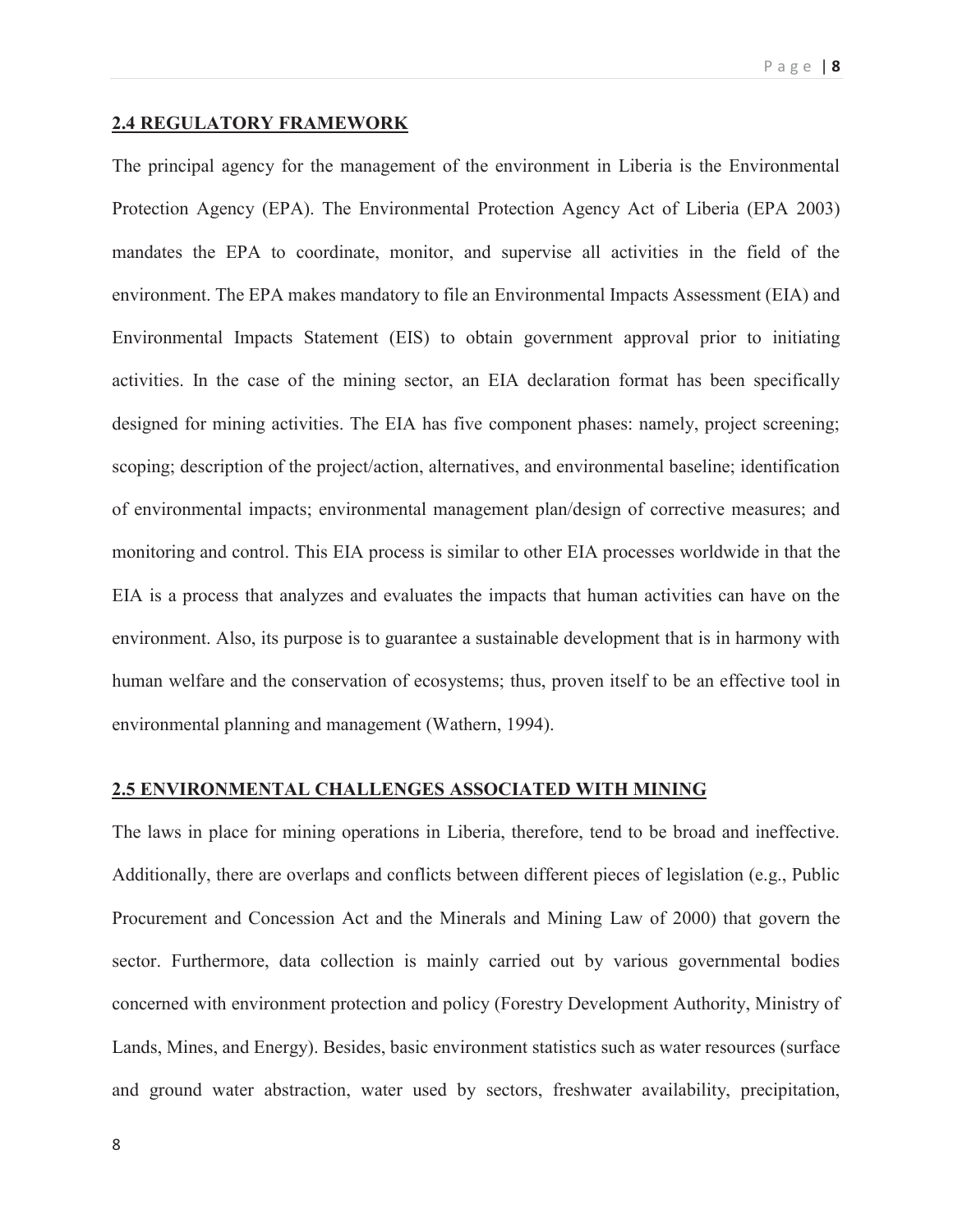evapotranspiration, water quality, river inflow/outflow) and land degradation information are mostly not available. Some available data are of limited time and geographical coverage. Those data often result from case studies or projects of limited duration. After the study or project ended, data collection usually stopped. Other available data are not up-to-date; consequently, hindering data collection and reporting processes. The lack of adequate logistics, personnel, and funding also constrain proper governance, particularly in relation to field monitoring and technical audit functions.

Water use in the mining sector and its associated environmental impacts has not been properly investigated. Although, the large-scale mines are in their early stages of operations and are located in and around major river courses and its tributaries. Presently, the gold mines in Liberia use cyanide in the recovery process. Cyanide leaching is the standard method used for recovering approximately 83% of most gold throughout the world today (Karahan *et al*. 2006). Also, the uncontrolled management of cyanide when comes in contact with waterways has serious environmental and health consequences. In recent time there has been public outcry by local mining communities of contaminated drinking water sources (streams, creeks) from mining concessions in the country.

Water resource management is one of the greatest global challenges of the twenty-first century (Hoekstra *et al*. 2009). The mining industry and water resources are critically linked; mining needs substantive amounts of water to proceed but can also have major impacts on surface and ground water resources. Given water's primary role in sustaining ecosystem, communities, and economies, the mining industry is recognizing the challenges posed by sustainable water resources management and is embracing the opportunities it presents (Mudd, 2008). In contrast to the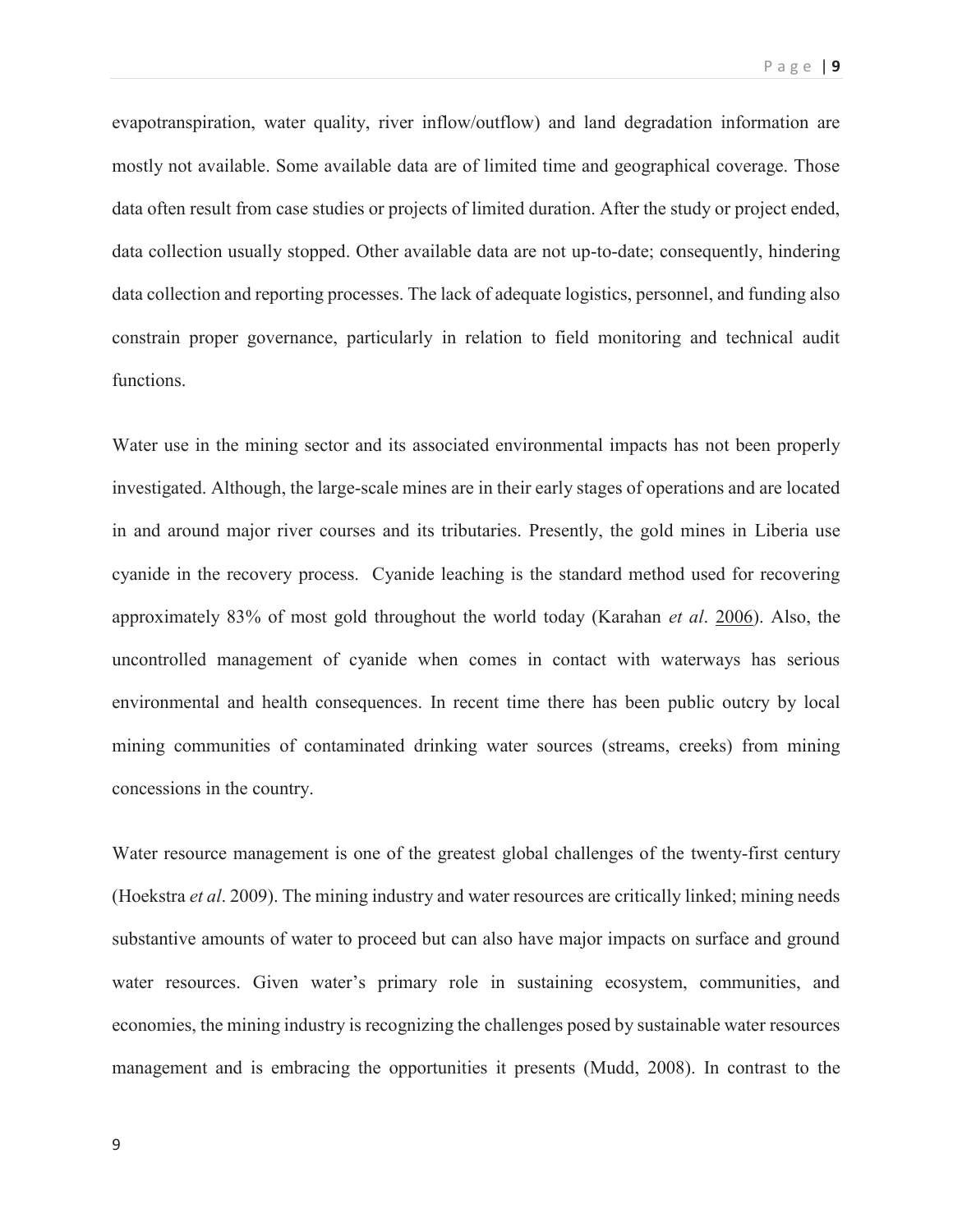abundance of mineral wealth in Liberia, water resources are vulnerable to environmental impacts from mining activities. Unless appropriate corrective actions are taken, the mining sector is expected to place further degradation on the country's undeveloped water resources.

For mining projects, there are a number of factors that can affect the embodied water of a metal or mineral output, including climate conditions; primary water source: surface water, ground water, or saline water; ore mineralogy and geochemistry (especially as this affects processing); tailings and waste rock/overburden management; type of commodity; the extent of re-use and recycling; mine-site water management regime; surrounding communities, land uses, and/or industries; project design and configuration and surrounding hydrogeological conditions (Mudd 2008).

## **2.6 GOLD MINING TECHNOLOGIES AND PROCESSES USED IN LIBERIA**

Currently there are two large-scale industrial mines operating in Liberia with several others into exploration and mine development (Table 2). Open Pit mining method is generally employed by the operators. The ore is extracted from the mine and processed through the plant to produce a concentrate. Tailings, or waste material, are then deposited in a tailing storage facility (TSF) .

**Table 2**: Large-scale gold mining companies in Liberia (Sources: MLME-Mineral and Mining Law 2000; LEITI Report 2016)

| Mine/Company     | <b>MDA Agreement</b>     | <b>Production</b> | Ore grade     |
|------------------|--------------------------|-------------------|---------------|
| Kokoya/MNG       | $2004; 25 \text{ years}$ | 619.48 K oz Au    | 3.54 $g/t$ Au |
| New Liberty/ MNG | 2002; 25 years           | 2376.45 Koz Au    | 4.17 $g/t$ Au |

In open pit / open cast mining, over-burden material (soil and surface rock) is stripped and stockpiled. The mineralized zone is then mined preferentially although ongoing removal of waste rock will typically continue to some extent throughout the life of mine. Open pit / open cast mining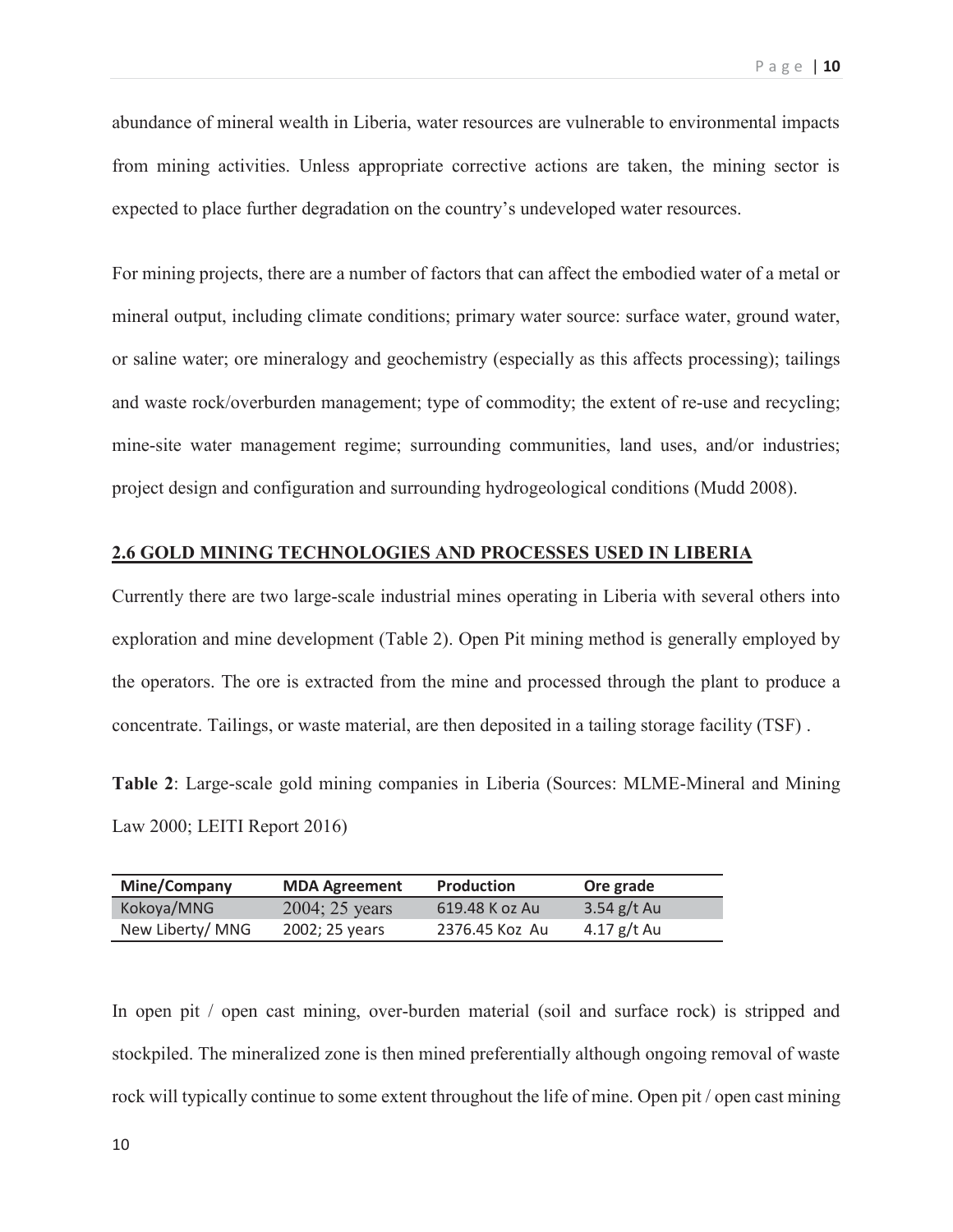employs relatively straightforward excavation techniques. The rocks are drilled and blasted and the broken materials are loaded onto haul trucks and transferred to stockpiles (ore or waste rock) or directly to a surface processing plant (Wilson *et al*, 2017)..

At the processing plant, a technique known as Carbon-in Leach (CIL) is employed to leach the gold from its ore. A Carbon In Leach process recovers about 85% to 95 % of gold. The ore from the mines is first grind into fine mills and mix with water to form slurry. From the ball and/or autogenous mill, slurry is pumped to the CIL leach tanks where lime adjusts the pH, if necessary, and it is agitated for the desired period of time. Air is added to increase the reaction rate and shorten the leach time. Cyanide is added, typically in the first tank. Each carbon leach tank has a inter stage screen in it for carbon retention. Slurry can gravity flow between tanks or be pumped. Aureus and MNG Gold use 6 tanks each. From the first tank, the loaded carbon is pumped using a recessed impeller pump (to not degrade the carbon), or another suitable type of pump, to a loaded carbon screen, where the slurry passes through the screen and retains the carbon.

From there the loaded carbon may be acid washed to remove material, such that might interfere (take longer) for the carbon stripping process. After the acid wash, the acid is neutralized with sodium hydroxide. Then the carbon is sent to the carbon stripping process. The stripping solution is typically a heated solution of cyanide and sodium hydroxide. Stripping can take a couple of hours. Then, the pregnant concentrated solution is pumped to the electro winning cells, where the gold is plated onto the cathodes, which are steel or stainless steel wool. These mining and mineral processing technologies require sufficient energy, water, and chemical reagents as sources for operations; thus polluting groundwater, watercourses, and habitats from spills and leakages of toxic or hazardous substances significantly (Wilson *et al*, 2017).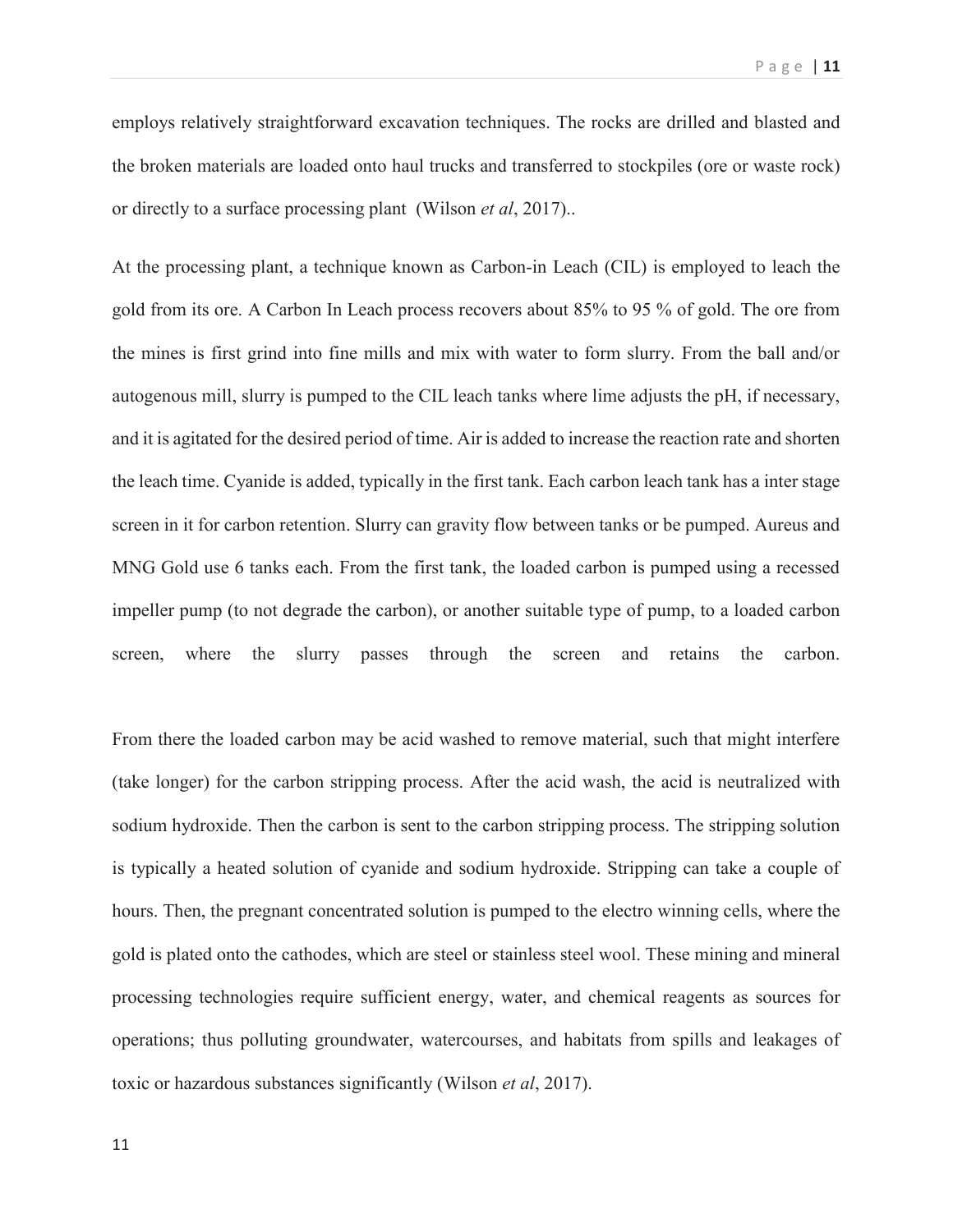## **CHAPTER THREE**

## **3.0 METHODOLOGY**

#### **3.1 STUDY AREA**

The case study was conducted using both New Liberty hold mines and Kokoya gold mines. The New Liberty gold mines is situated in Golakonneh District, Grand Cape Mount County; approximately 100 km North-West of Monrovia, the capital of Liberia.

The MNG gold mines is located in Kokoya District, Bong County; approximately 167 km northeast of Monrovia, the capital city of Liberia.

#### **3.2 SAMPLING DESIGN AND DATA COLLECTION**

The study employed a purely secondary research approach, where data was primarily collected from review of existing literature. The secondary data used in this study included a critical review of literature on environmental impacts of mining in Liberia, and a review of relevant laws and regulations currently in force. These also included international treaties and other documents or publications relating to standard international best practices of environmental protection.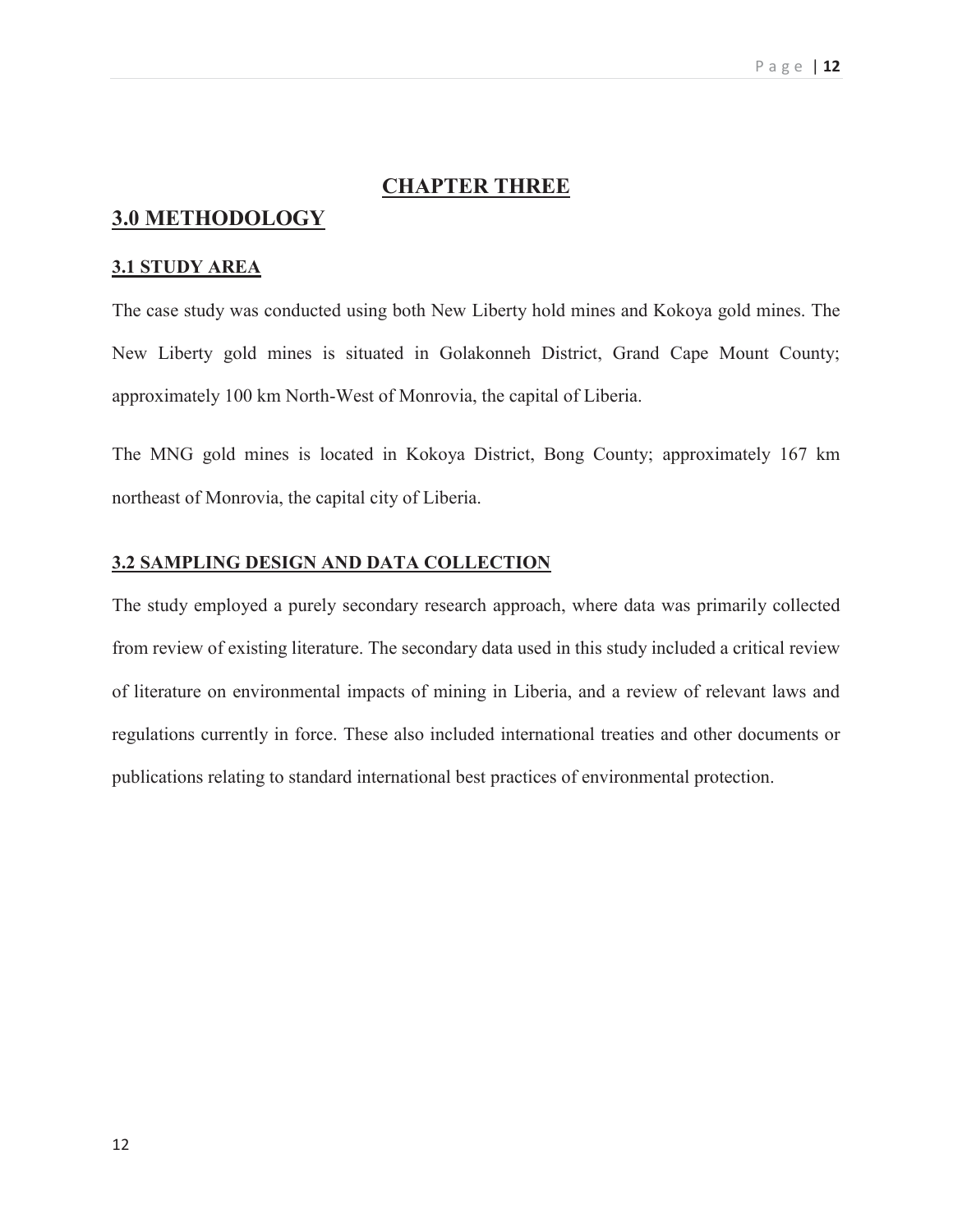## **CHAPTER FOUR**

## **4.0 RESULTS AND DISCUSSION**

This section presents the results of the study and their discussions, with a view to drawing logical conclusions from the findings. The environmental impacts of mining activities are discussed based on their implications on various aspects of environmental resources, namely: impacts on water quality, ecosystem/loss of vegetation, soil quality, and on the land resource. Also, some contributory factors to the persistent environmental degradation in the study area are briefly discussed.

## **4.1 ENVIRONMENTAL IMPACTS**

## **4.1.1 IMPACTS ON WATER QUALITY**

This paper reviewed water quality data from a study conducted at the MNG Gold, Kokoya by SGS (2017) and compared the results of selected parameters with the initial baseline data of the concession area, as reported by Golder (2015). The results of the comparative study are presented in Table 3.

|                     | $\circ$ 1       | $\circ$       |                   |
|---------------------|-----------------|---------------|-------------------|
| Parameter (Unit)    | Sampling Point/ | Golder Report | SGS Report (2017) |
|                     | Code            | (2010)        |                   |
| pH                  | $GW-1$          | 7.6           | 5.8               |
| pH                  | $SW-1$          | 7.5           | 5.6               |
| Total Cyanide (ppm) | $GW-1$          | 0.0           | 0.92              |
| Total Cyanide (ppm) | $SW-1$          | 0.0           | 0.86              |
| Arsenic (ppm)       | $GW-1$          | 1.30          | 1.40              |
| Arsenic (ppm)       | $SW-1$          | 1.20          | 0.90              |
| Mercury (ppm)       | $GW-1$          | 0.50          | 0.71              |
| Mercury (ppm)       | $SW-1$          | 0.40          | 0.90              |

Table 3: Comparative Analysis of water quality baseline data (Golder, 2015) and SGS report (2017) for selected sampling points in and around MNG gold mines, Kokoya

The result shows a significant decrease in pH of the water samples over a space of seven years. This shift to acidity may be largely due to acid mines drainage around the MNG gold mines. The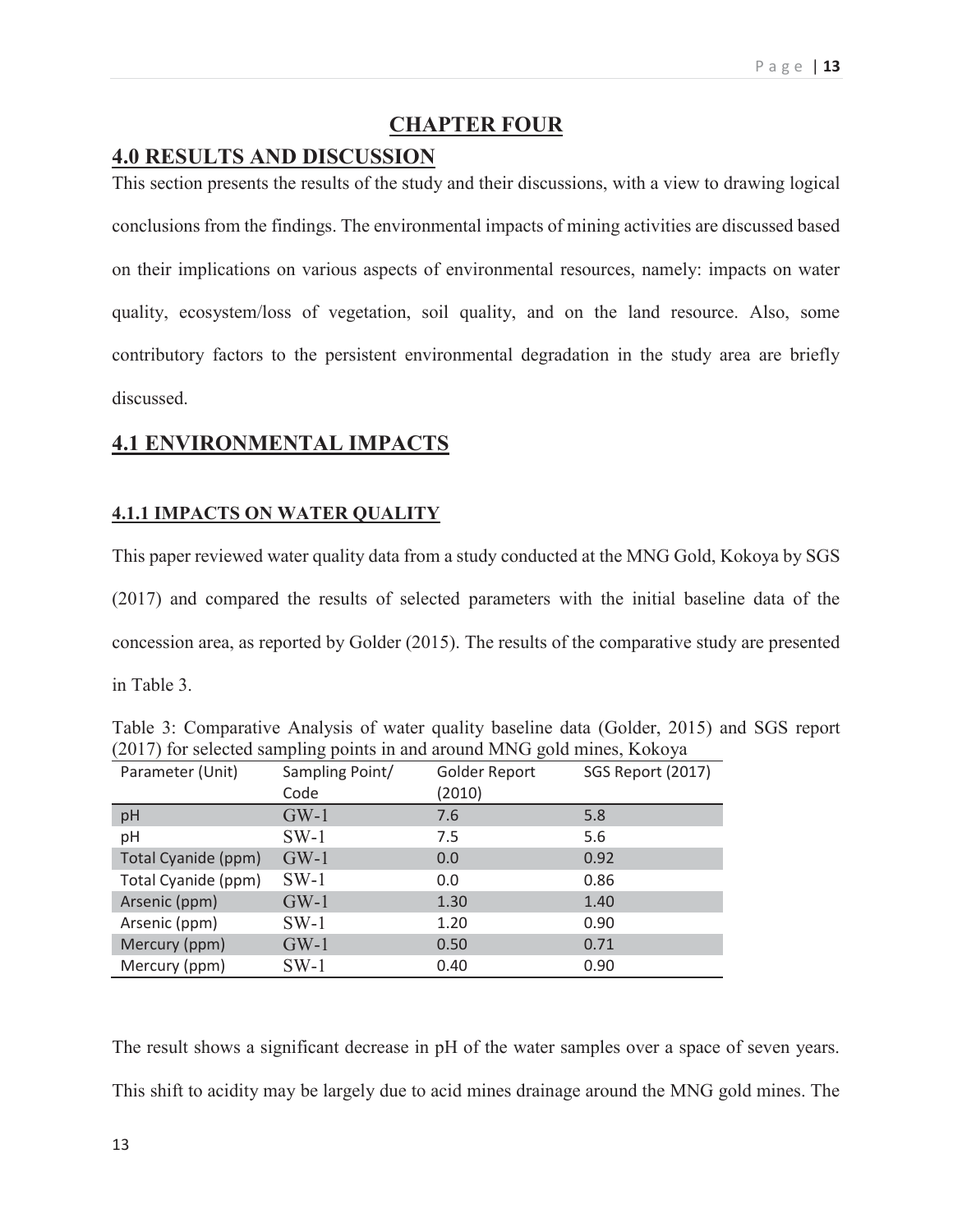result of total cyanide also showed a marked increase in total cyanide levels in surface and ground water across the study area. This increase may be due to the company's use of cyanide to leach gold. Arsenic levels remained relatively unchanged from the two reports. The levels of mercury increased from baseline conditions observed in 2010. This may be a confirmation of the use of mercury by artisanal miners around the concession area.

Review of other literature and ESIA documents from the study area revealed that major water bodies in the area such as Mafa (in Golakonneh) and Sien Creek (in Kokoya), which used to serve as the main sources of water for domestic purpose in the surrounding townships, had been heavily polluted by mining activities especially those of illegal small-scale mining. Mining, especially surface mining, results in adverse environmental impacts on water bodies (rivers and streams) in Liberia through the release of effluents such as mercury, arsenic and solid suspensions. Moreover, a study by SGS (2017) revealed that between 2015 and 2017, two major cyanide spillages and leakages occurred (one at each of the gold mines) resulting in contaminating some major water bodies near the concession areas. This led to a significant loss of aquatic organisms, displacement of people, and a depletion of livelihood and drinking water for some communities.

Also, a review of ESIA documents have shown that the mining operations especially that of the illegal small scale mining are carried out in the open air without appropriate safeguards and environmental standards, and in the process releases contaminated water into the surrounding environment, thus polluting nearby rivers, soils and vegetation . This agrees with the findings by Hilson (2002) who found in his study that approximately 5 tonnes of mercury emission is being released each year into various water bodies by small-scale mining artisans leading to siltation and coloration. He further added that apart from siltation and coloration of water bodies, mercury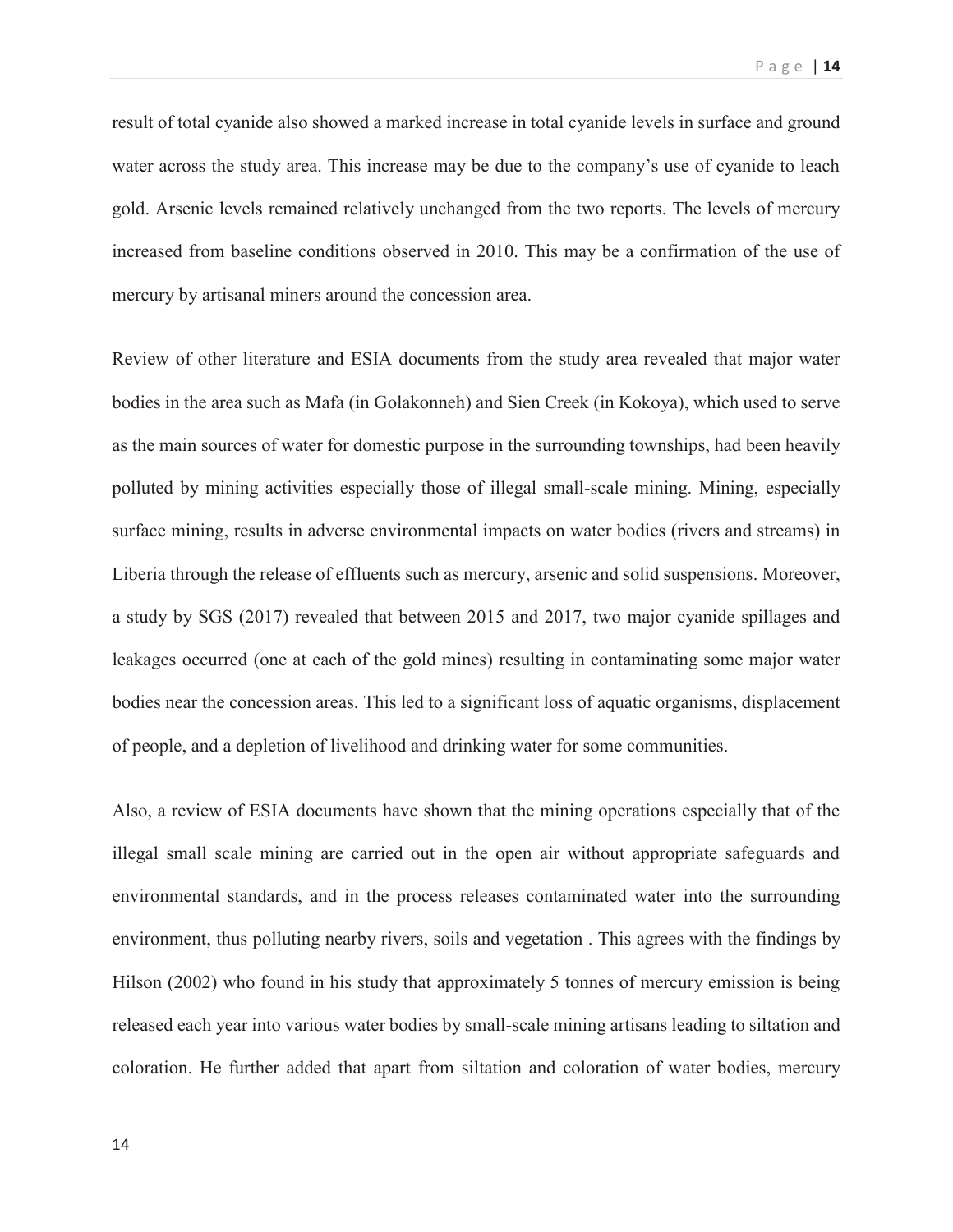discharge also leads to de-oxygenation, death and destruction of aquatic organisms and their physical habitat, thereby hampering their growth and ultimately decreasing their population.

### **4.1.2. IMPACTS ON ECOSYSTEM/LOSS OF VEGETATION**

Concerning impacts on the ecosystem, a review of ESIA documents showed that greater proportion of the land area have been rendered bare due to mining activities in the two areas. Large tracts of land in many areas such as Ndablama, Lanjor, Kinjor, Saywehn Town and Davide Dean's Town among others, have lost their vegetation cover as a result of mineral mining. The resultant repercussions are massive gullies, excessive run-off, heavy erosion, reduced soil infiltration, reduction in groundwater recharge and consequent loss of land productivity. This has culminated in the destruction of the luxuriant vegetation, biodiversity, cultural sites and water bodies.

#### **4.1.3. Impacts on Land**

Mining, independent of the scale and method of operation, results in substantial damage to the landscape if appropriate regulations are not put in place and enforced rigorously. Considerable areas of land and vegetation in many mining communities in Liberia have been cleared to accommodate surface mining activities. A review of ESIA documents revealed that the goldmining operations have caused a disproportionate amount of damage to the lands in these areas. Most of the underground operations, especially in the small scale mining, appeared to be constructed haphazardly, excavated to unsafe depths and supported flimsily by logs and branches. Furthermore, huge patches of forest have been cleared in certain areas to establish resting grounds for miners. Such practices had also played a major role in altering the local hydrological patterns in around the two study areas (Mensah, 2015).

#### **4.1.4. IMPACTS ON SOIL QUALITY**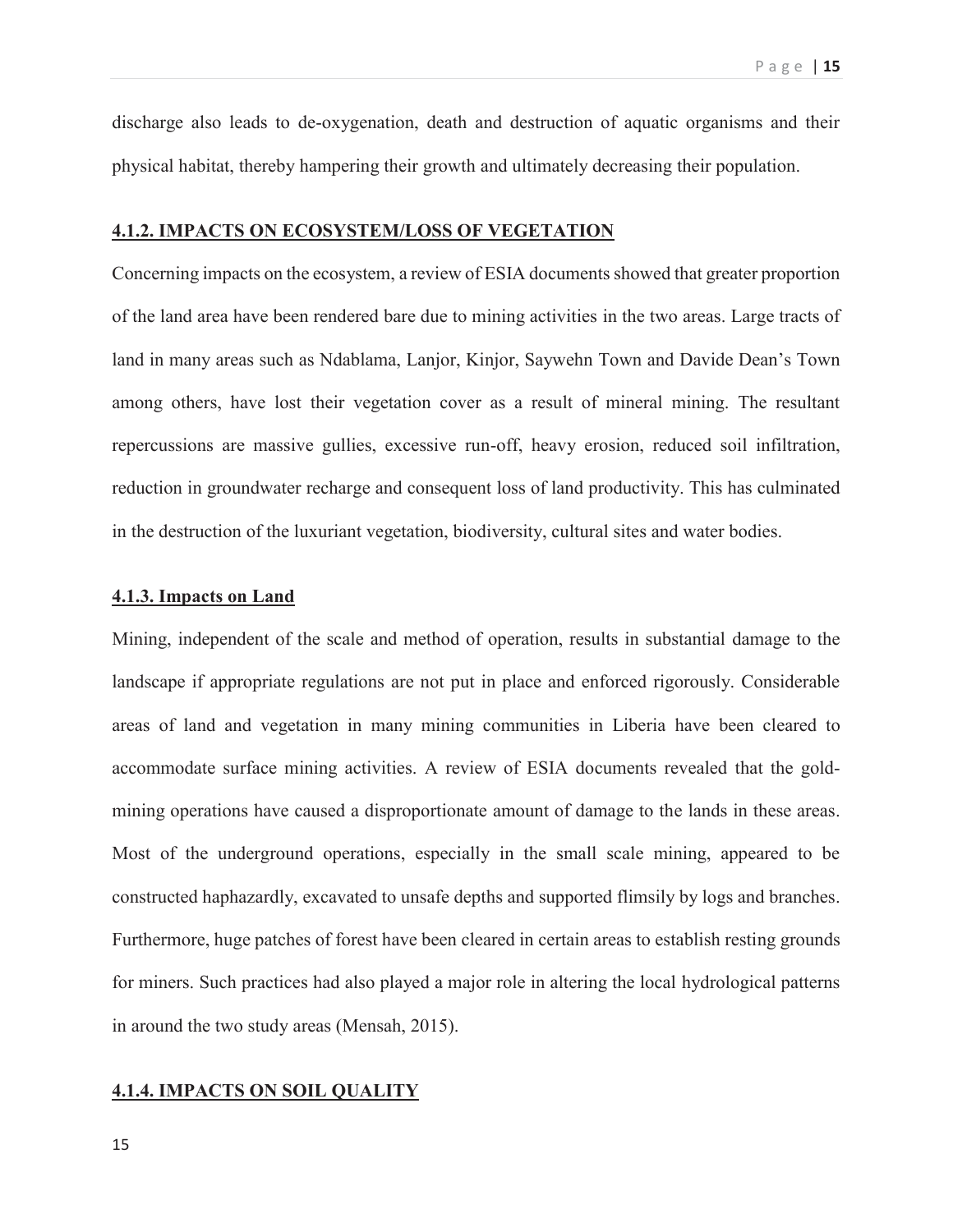Another area where mining has a devastating effect on the environment in Liberia is the soil. Many research findings indicate that soils are adversely affected by surface mining  $[32]$ . Since mining in the study area makes us of heavy machinery and involves blasting during the mineral's extraction, important soil organisms have been destroyed, stable soil aggregates disrupted, and eventually depriving the soil of organic matter. These soils, or newly created substrates/growth are often inhospitable to vegetation due to combination of physical, chemical and microbiological factors (Mensah, 2015).

## **4.1.5 IMPACTS FOR MINES ACCIDENTS IN LIBERIA**

One of the major environmental impacts of gold mining comes in the form of tailings. Tailings are a slurry residue waste product generated as from ore milling and processing operations in mining. They are typically treat through physical or chemical means before being passed by pipeline to a Tailings Storage Facility (TSF). TSF are containment facilities and are most commonly either a dammed and backfilled natural valley or "dry stack" stockpiles. In some locations where the landscape is flat, tailings are stored within constructed earth bunds. Tailings dams may impact the environment through leaching of acids and / or heavy metals into surface and / or groundwater resources and /or through dust blowing off them. Tailings dams are often unsightly features in the landscape.

In October, 2015, the TSF at New Liberty Gold Mine was overwhelmed, following a heavy down pull of rain, releasing cyanide containing slurry into the nearby Mafa River. This resulted into death of fishes and contamination of the surface water. The downstream community of Jakaindor was greatly impacted by this situation (IRIN, 2017).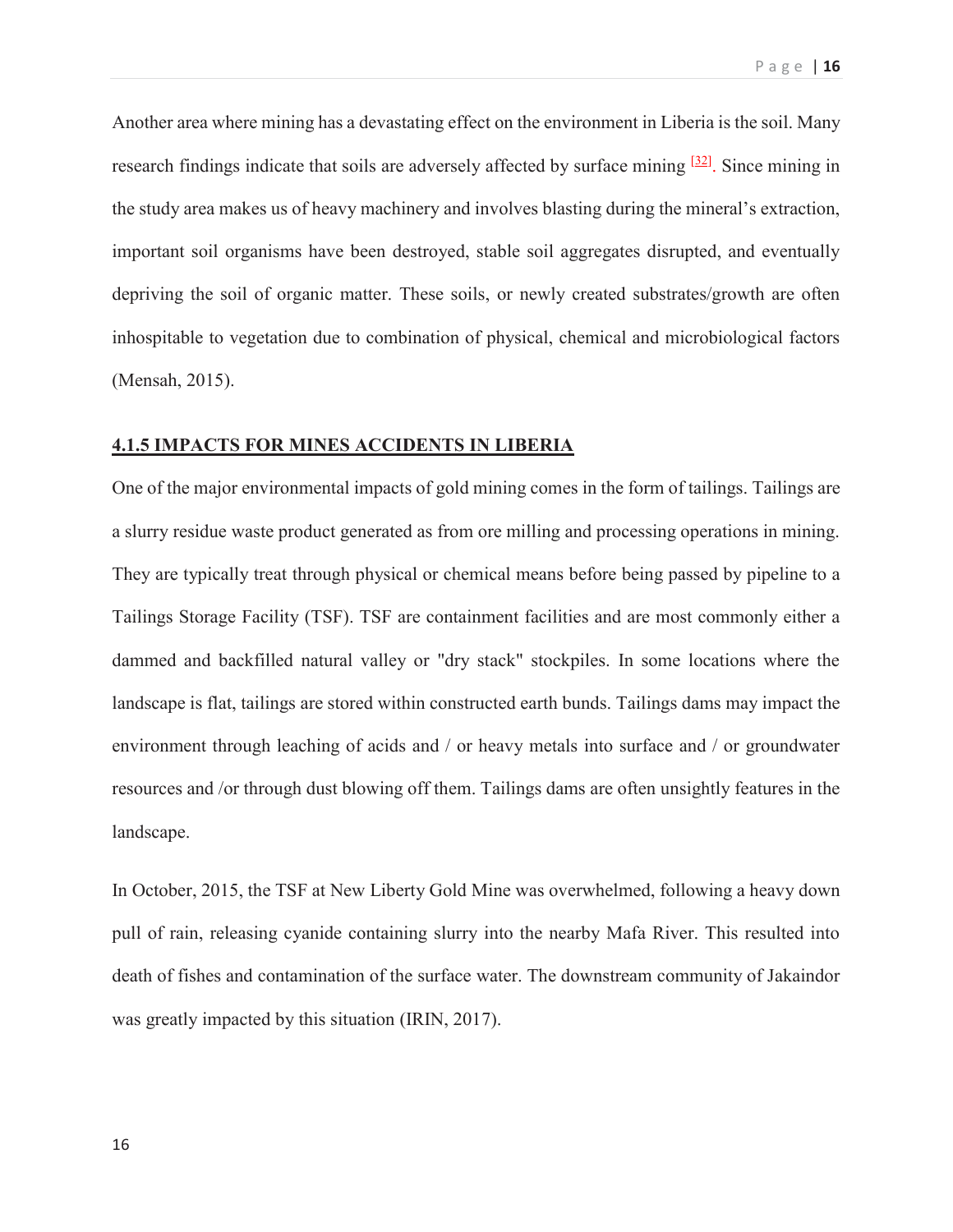Similarly in September, 2017, the North West embankment of the TSF at MNG Gold collapsed, following heavy down pull of rain. This incident caused the release of thousands of gallons of cyanide containing slurry into the nearby Sien creek and adjacent wetland. This resulted in the loss of biodiversity in the area (SGS, 2017).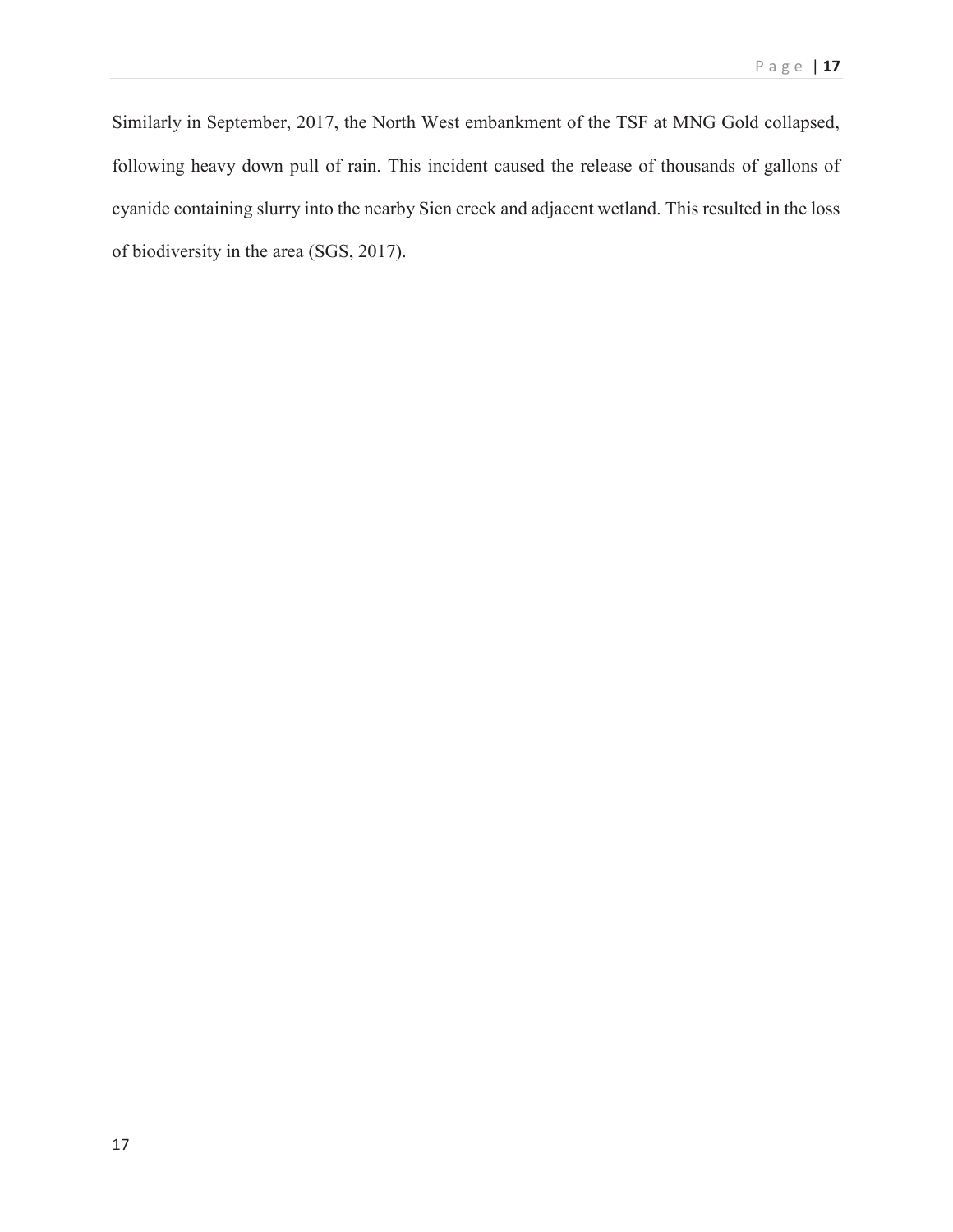## **CHAPTER FIVE**

## **5.0 CONCLUSION**

Dealing with the inherent issues of environmental degradation in the face of mining activities is a delicate balanced one indeed. This paper examined the environmental impacts of gold mining in two concessions in Liberia (New Liberty and Kokoya) The paper concludes using the SWOT analysis by outlining the strengths, weaknesses, opportunities, and threats of gold mining in the study area.

## **5.1. STRENGTHS**

Gold mining has significant benefits to the mining communities in Liberia as it contributes to their economic growth and development. The sector, particularly the large scale mining, has also employed a sizable number of workers. It is also as a result of surface water pollution that the government had embarked on digging boreholes for some communities to access water for their domestic use. In addition, surface mining which is the dominant method of mining used by smallscale mining artisans is cost effective due to its minimal capital and technical investments. The sector has therefore contributed significantly to the socio-economic development of the country.

## **5.2. WEAKNESSES**

Among the weaknesses include the methods of mining employed in the area. Open pit mining which is the dominant method has rendered vast lands surrounding the mining communities bare. This has made the land susceptible to increased erosion and loss of viability for any agricultural purposes, among others. Also, the clearing of vegetation for mining areas has adversely altered the hydrological regimes in the region. Low entry barriers for mining companies, ineffective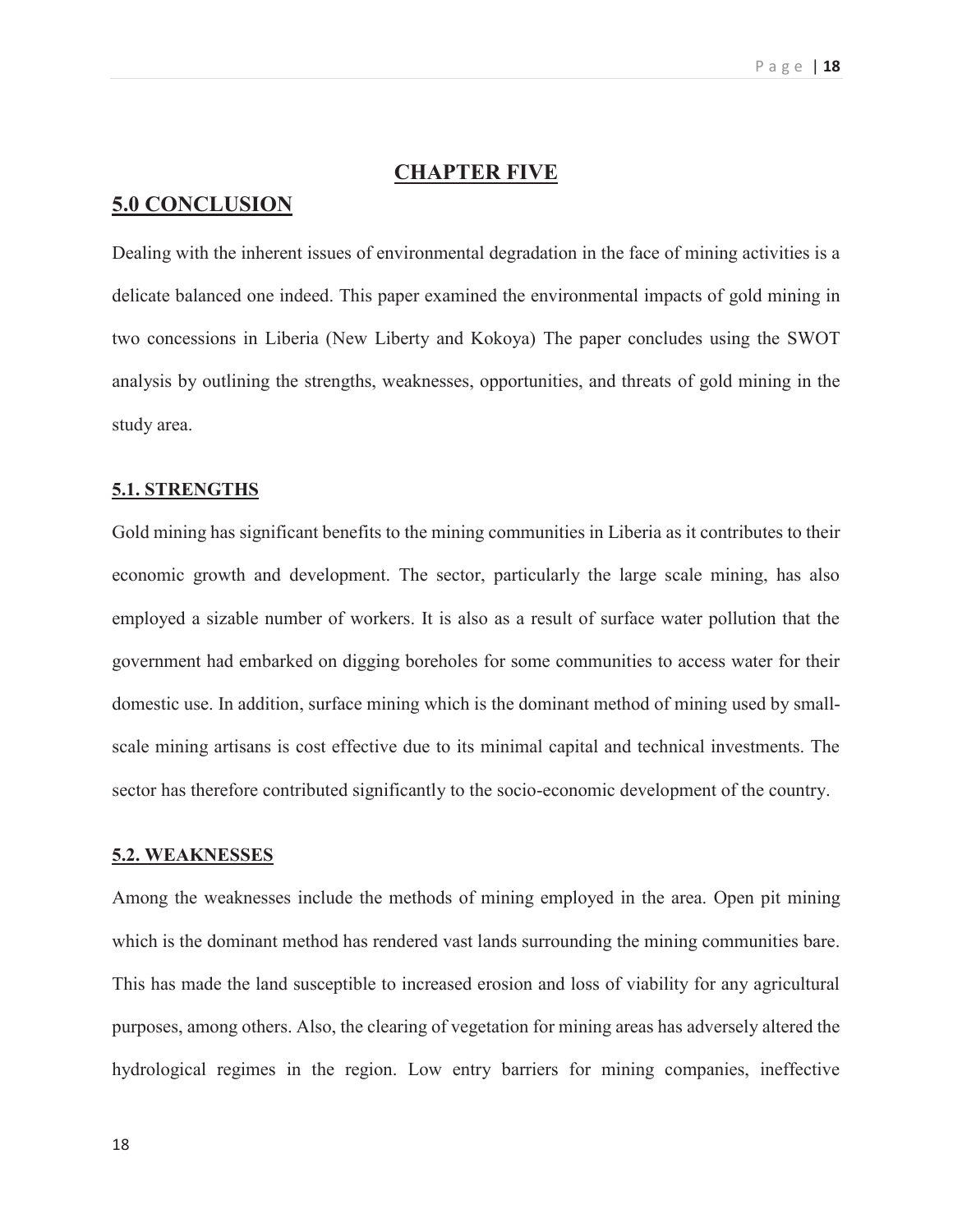community participation and improper research methods are other weaknesses to environmentally sustainable mining in the region, in addition to weak legislative and institutional frameworks.

### **5.3. OPPORTUNITIES**

There is a great opportunity to improve and enhance the application of the numerous policies and regulations governing the mining sector in Liberia. This stands to regularize and monitor the mining sector and curtail the mushrooming of several illegal mining activities. A deliberate and coordinated environmental education and awareness creation by relevant institutions is another opportunity available to educate mining entrepreneurs and the general public on the provisions of the law and imperatives of sustainable environmental management. This will go hand in hand with effective community participation in the articulation of these requirements.

Furthermore, there is vast opportunity to reclaim and rehabilitate abandoned mining pits by both large and small-scale miners in order to curb further degradation of the landscape and finally revert these lands to further productive use.

### **5.4. THREATS**

Mining activities, especially the use of cyanide, have posed significant threats to major water bodies near the two concession areas under review. Many of these water bodies have been heavily polluted due to mining, especially those of illegal small-scale mining. The communities in these mining areas therefore spend huge sums of money to access, treat, and store groundwater for their domestic and other uses. This is a threat to their economy and livelihoods. Also, the removal of the topsoil which destroys important soil organisms and disrupts stable soil aggregates and organic matter have been other significant threats to the productive use of the land. Most mining sites in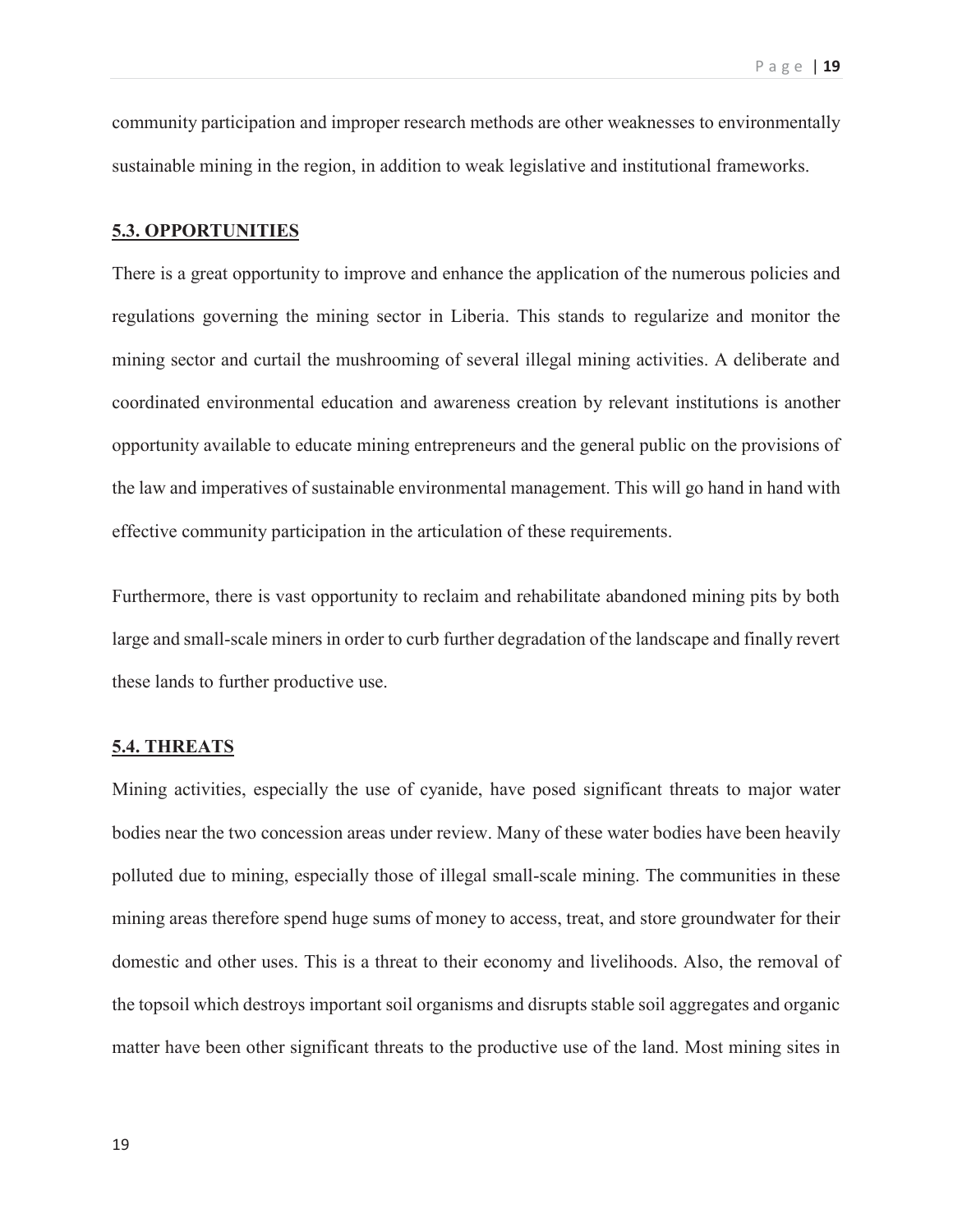the study area exhibit low pH and low levels of soil macronutrients such as Nitrogen and Phosphorus that are necessary for crop production (Sheoran *et al*, 2010).

In addition, the search for new mining sites is taking over the available land and thus reducing the size of suitable and usable land in the area. Mined pits left unfilled renders land unsuitable for any other purpose and also become threats to both human and animal health, as they store water which provides breeding grounds for malaria-infected mosquitoes (Sheoran *et al*, 2010).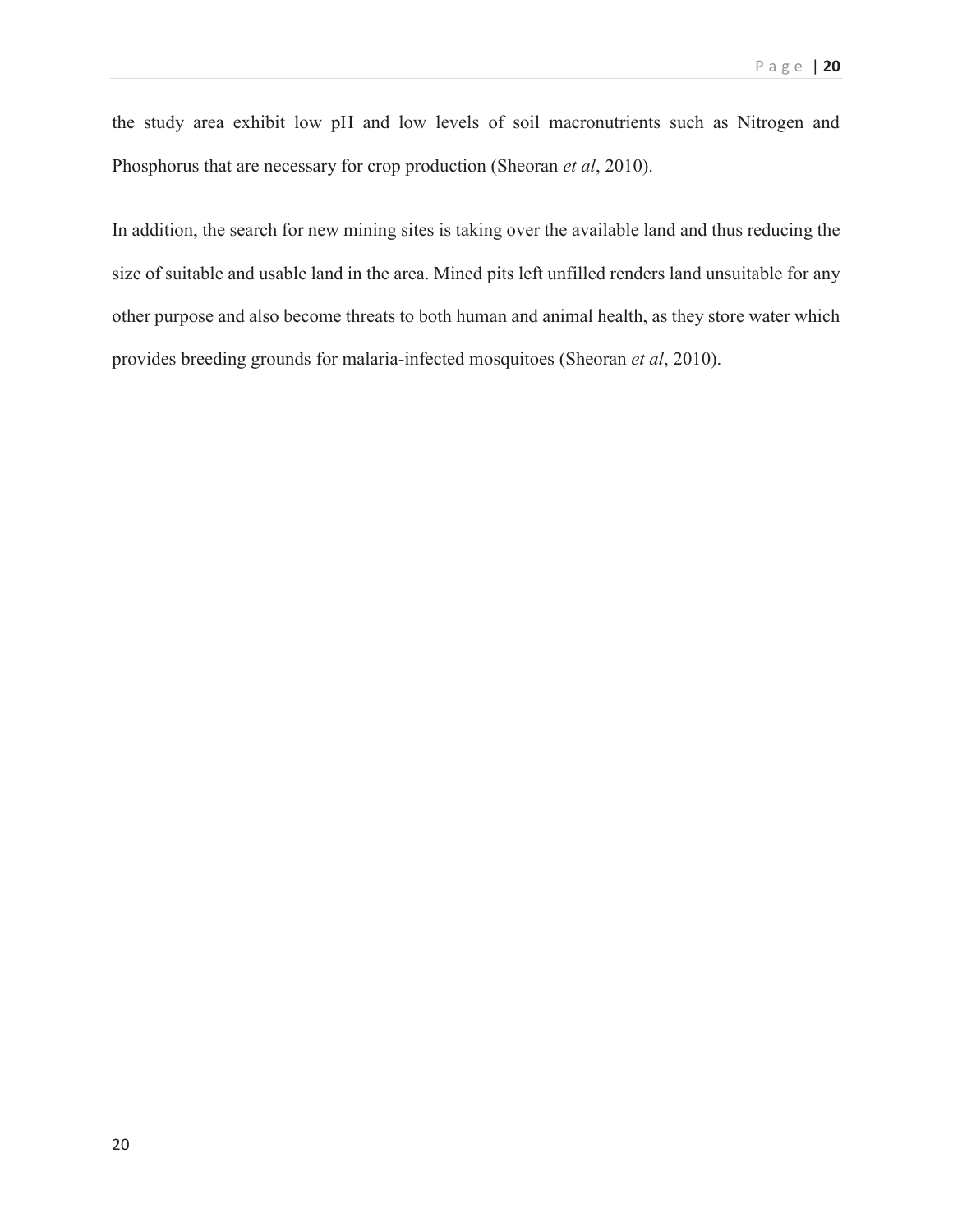## **CHAPTER SIX**

## **6.0 RECOMMENDATIONS**

Upon a detailed analysis of the current situation of gold mining at New Liberty and Kokoya, the study came up with the following recommendations to minimize environmental impacts associated with gold mining in Liberia. The recommendations mainly focused on the current situation in the study regions.

## **6.1. ENSURING EFFECTIVE COMMUNITY PARTICIPATION IN ENVIRONMENTAL DECISION MAKING**

Effective community participation in environmental decision making is necessary for contemporary natural resources management practice, and is the cornerstone of responsible and democratic environmental governance and a fundamental prerequisite to achieving sustainable development. Such participation should move beyond traditional methods of public consultations by creating opportunities for open exchange of ideas, transparency, mutual learning, and informed and representative decision-making processes. The participation is also according to the Rio Principle Number 10 (usually referred to as "participatory principle") which stressed, among others, that "environmental issues are handled best with the participation of all concerned citizens, at the relevant level" (UNCED, 1992). This participatory principle addresses the legal position of individuals and civil society organizations by affirming procedural rights of access to information, public participation and access to justice in environmental policy.

Projects which normally tend to deprive the affected communities of their involvements become "white elephants" and therefore become unsustainable. Effective community participation will therefore protect project interests, promote democracy, improve project legitimacy, increase accountability of projects, enhance project quality, enhance effectiveness of the ESIA process,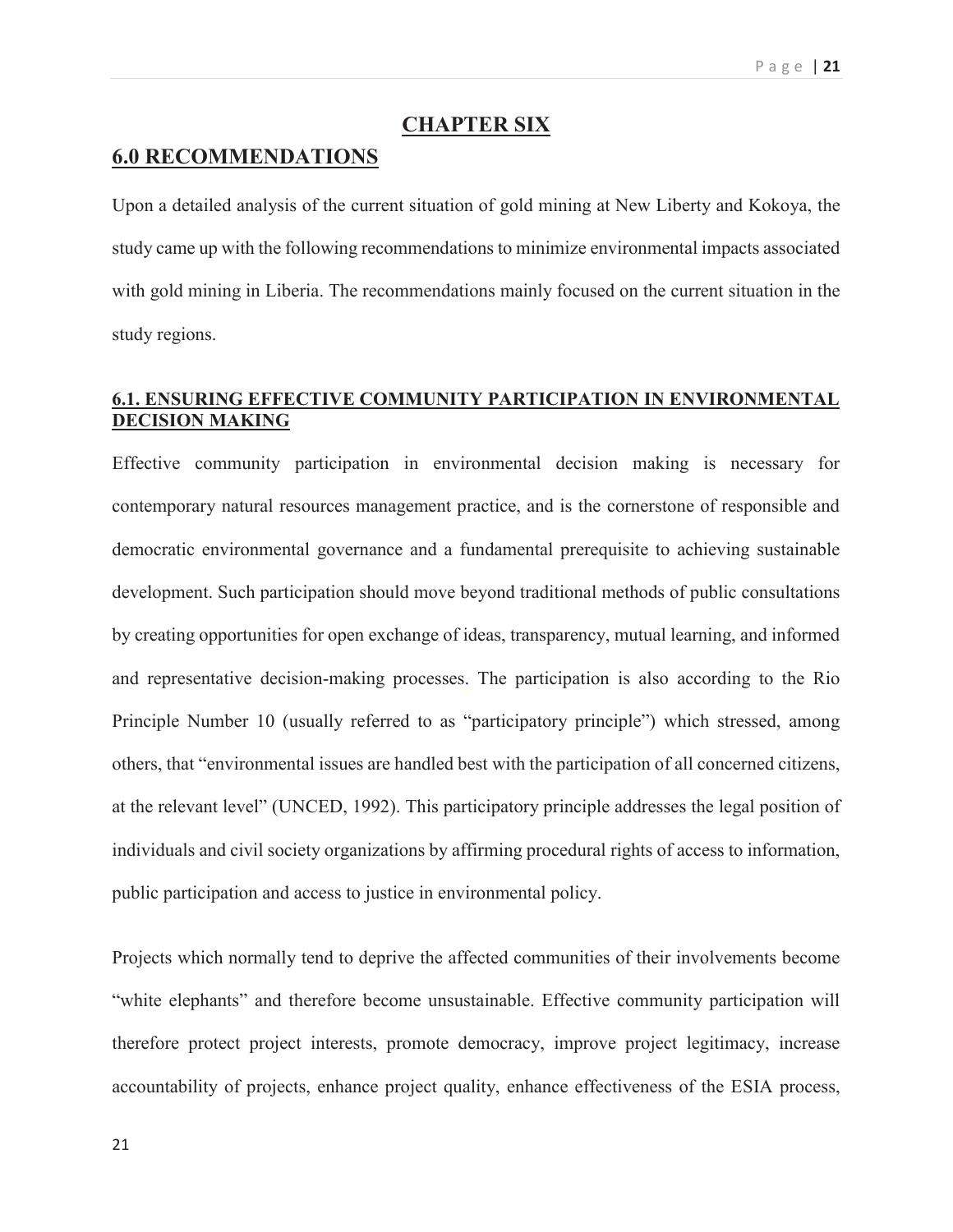reduce conflicts associated with mining projects between mining companies and the affected communities, and help in effective environmental decision making and thereby ensures the sustainability of mining activities.

## **6.2. ADDRESSING THE WEAKNESSES IN THE MINING ENVIRONMENTAL POLICIES AND ENFORCEMENT**

The government should address the weaknesses in environmental policies on mining and strengthen their enforcement in order to realize sustainability of the environment. In the absence of effective environmental governance and regulatory framework, sustainability is difficult to realize, since the policies provide the mechanisms for regulating overall environmental behavior. Environmental policies and their enforcement are actions taken to manage human activities with a view to preventing, reducing, or mitigating harmful effects on nature and natural resources. The enforcement of regulations ensures that human activities on the environment do not have harmful effects on humans and the physical environment.

## **6.3. ESTABLISHMENT OF ENVIRONMENTAL OVERSIGHT GROUPS IN MINING COMMUNITIES**

There is need to establish environmental oversight groups with a singular mandate of protecting the environment in mining communities as a local initiative and a bottom-up approach in getting community members engaged in environmental governance.

## **6.4. ENVIRONMENTAL AWARENESS CAMPAIGNS AND/OR EDUCATION IN MINING COMMUNITIES**

There is need to create environmental awareness campaigns and/or education in various mining communities as a means of ensuring sound and sustainable use of the environment in the face of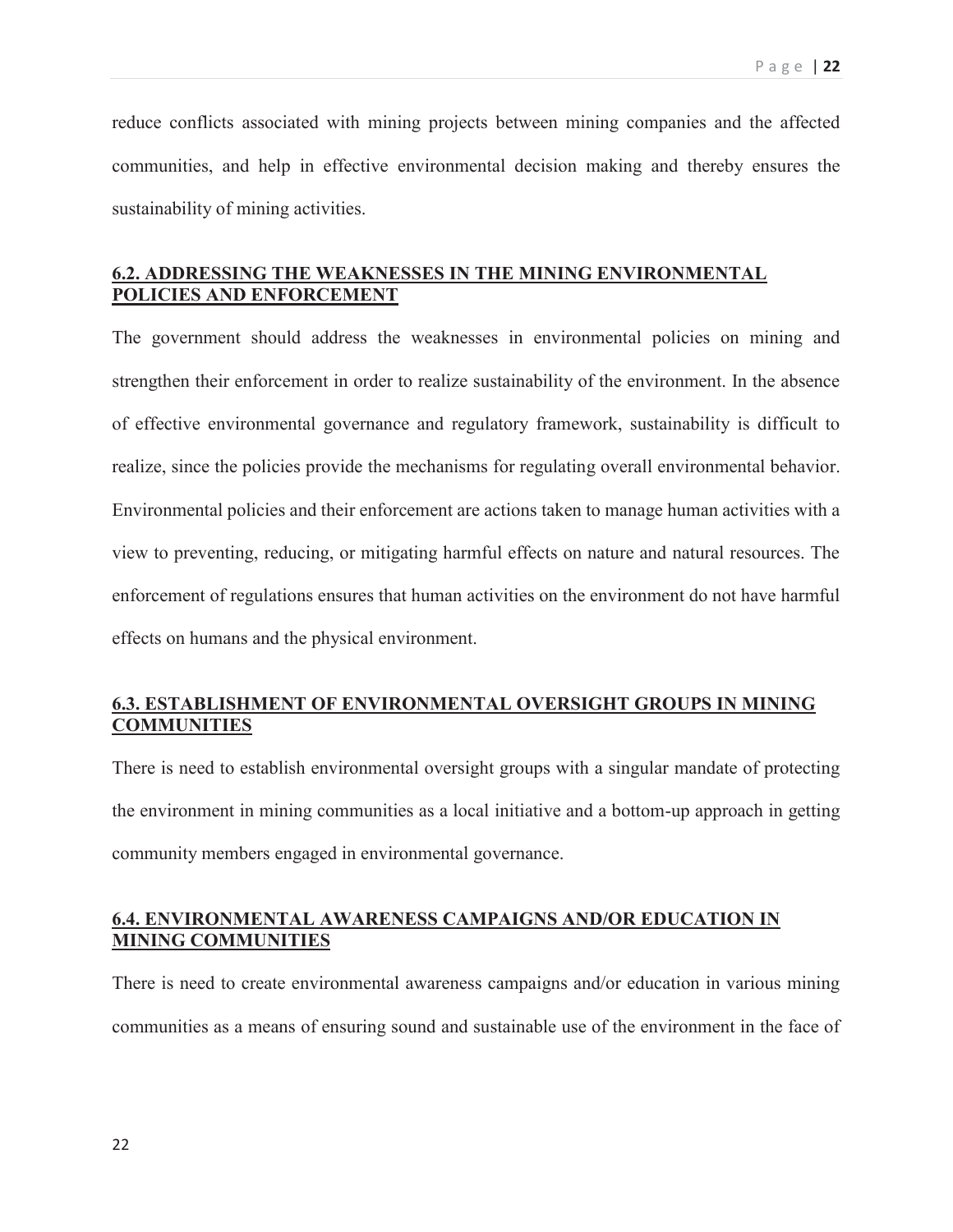on-going mining activities. This will create the necessary balance between development/economic growth and mandatory environmental exigencies for community livelihoods.

The above recommendations will help enhance sustainable mining and forestall the environmental impacts that undermine the sustainability of the mining and environmental policies towards achieving environmental sustainability in Liberia.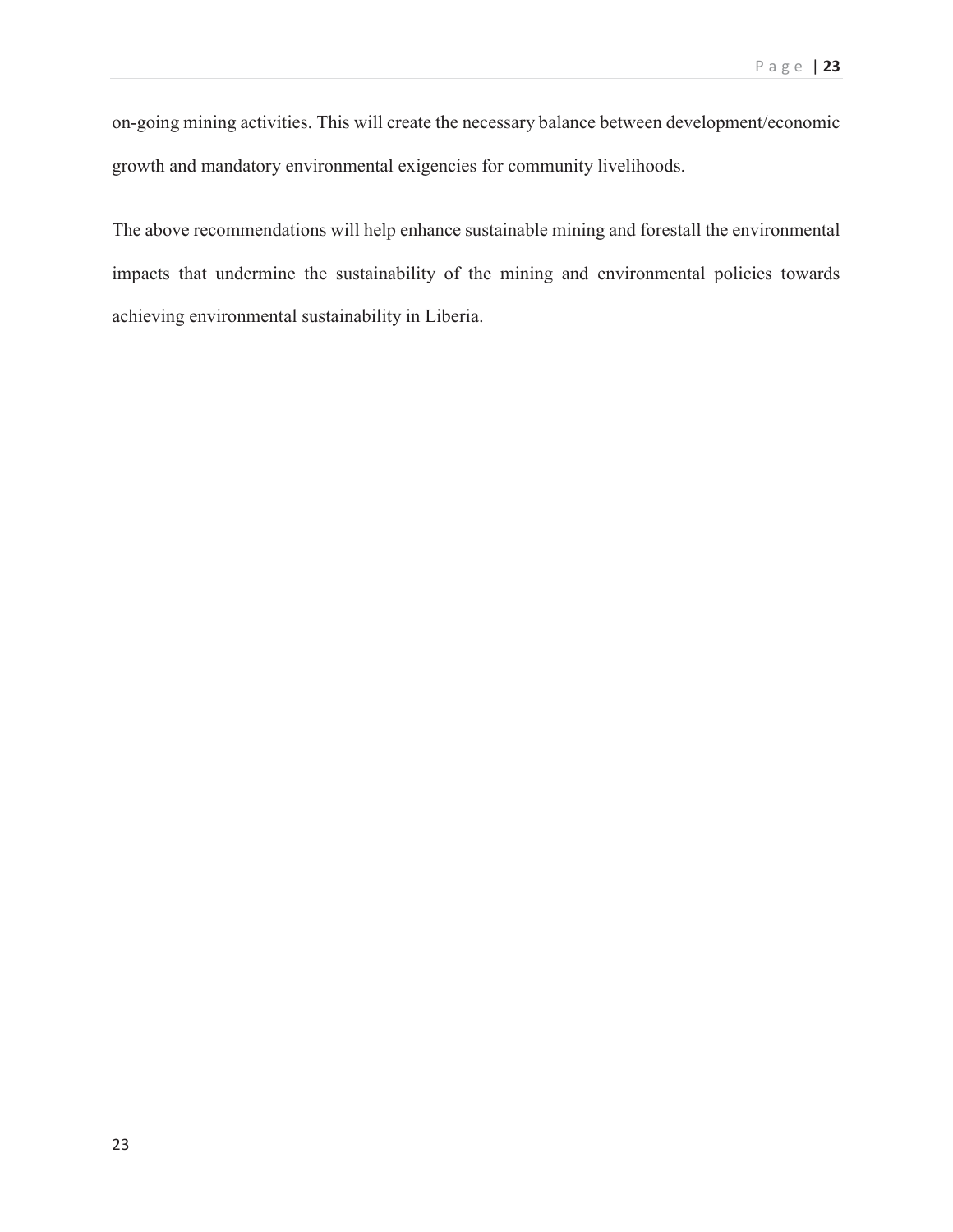## **REFERENCES**

Aureus Mining (2014) ESIA update for the new liberty gold mine in Liberia: ESHS submission and update specialist reports

EPA (2003) Environmental Protection Agency Act of Liberia. Liberia

Golder (2015) Environmental baseline report of MNG gold mines, Kokoya

Hilson G (2002) The environmental impact of small-scale gold mining in Ghana: identifying problems and possible solutions. *The Geographical Journal* 168(1): 57–72

Hoekstra AY, Chapagain AK, Aldaya MM, Mekonnen MM (2009) Water footprint manual: state of the art:2009

IRIN (2017) How a gold mine has brought only misery to Liberia

LEITI (2016) LEITI report for the year ended 30 June 2015. *Liberia Extractive Industry Transparency Initiative, Liberia*

Mensah AK (2015) Role of revegetation in restoring fertility of degraded mined soils in Ghana: A review. *International Journal of Biodiversity and Conservation* 7(2): 57–80.

Ministry of Finance (2013) Annual Economic Review, Republic of Liberia

MLME, (Ministry of Lands Mines and Energy) (2010) Mineral policy of Liberia. Liberia

Mudd G (2010) The ultimate sustainability of mining: linking key mega-trends with 21st century challenges. In: sustainable mining 2010 conference. AusIMM, Kalgoorlie, pp 351–373